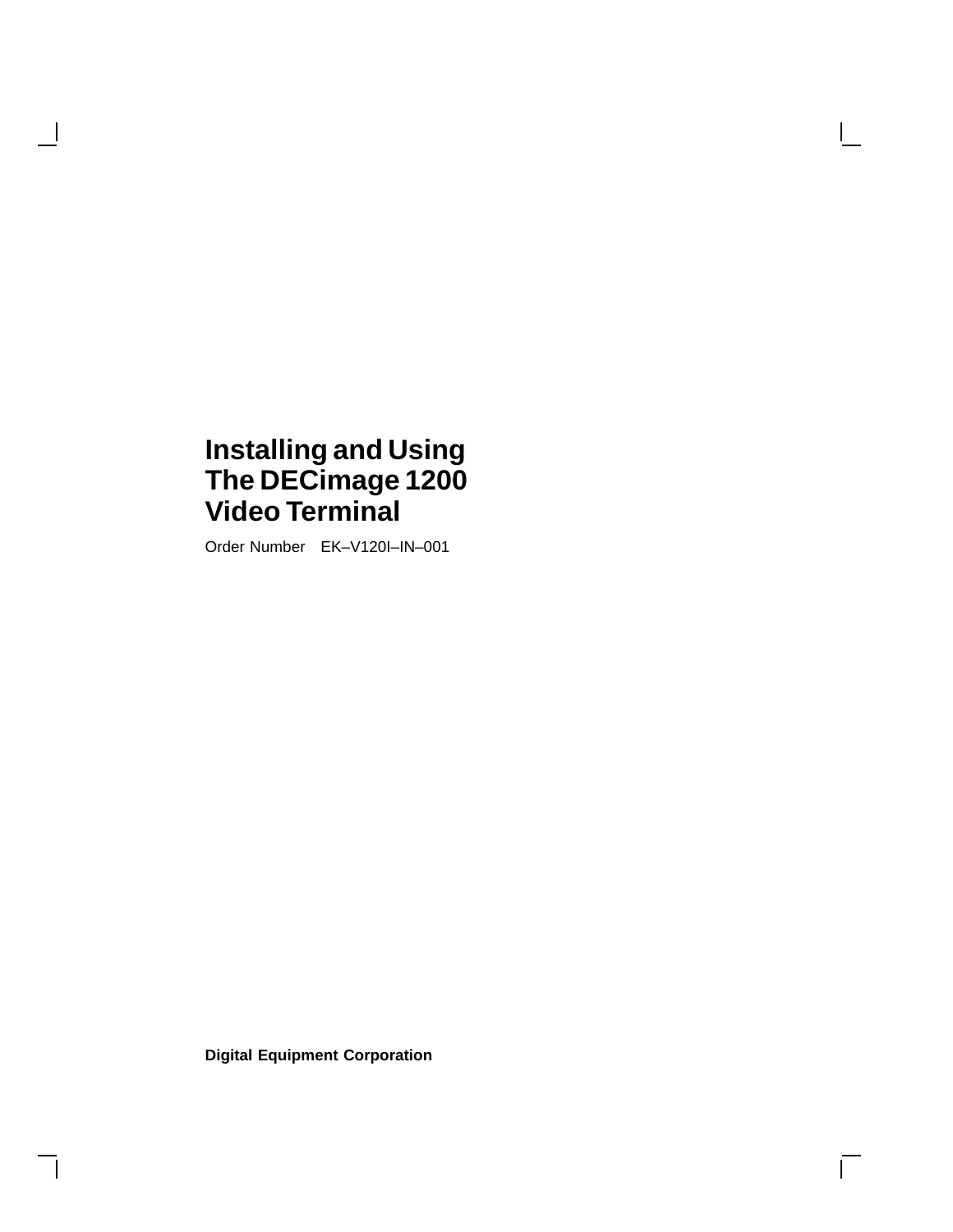First Edition, February 1991

The information in this document is subject to change without notice and should not be construed as a commitment by Digital Equipment Corporation. Digital Equipment Corporation assumes no responsibility for any errors that may appear in this document.

The software described in this document is furnished under a license and may be used or copied only in accordance with the terms of such license.

No responsibility is assumed for the use or reliability of software on equipment that is not supplied by Digital Equipment Corporation or its affiliated companies.

Restricted Rights: Use, duplication, or disclosure by the U. S. Government is subject to restrictions as set forth in subparagraph (c) (1) (ii) of the Rights in Technical Data and Computer Software clause at DFARS 252.227–7013.

Copyright © by Digital Equipment Corporation 1991

All Rights Reserved. Printed in Taiwan.

**FCC NOTICE:** The equipment described in this manual generates, uses, and may emit radio frequency energy. The equipment has been type tested and found to comply with the limits for a Class A computing device pursuant to Subpart J of Part 15 of FCC Rules, which are designed to provide reasonable protection against such radio frequency interference when operated in a commercial environment. Operation of this equipment in a residential area may cause interference, in which case the user at his own expense may be required to take measures to correct the interference.

The following are trademarks of Digital Equipment Corporation: DECimage, DECwindows, LAT, PDP, ThinWire, ULTRIX, VMS, VT, VT1000, VT1200, and the DIGITAL logo.

UNIX is a registered trademark of UNIX System Laboratories.

This document was prepared and published by Educational Services Development and Publishing, Digital Equipment Corporation.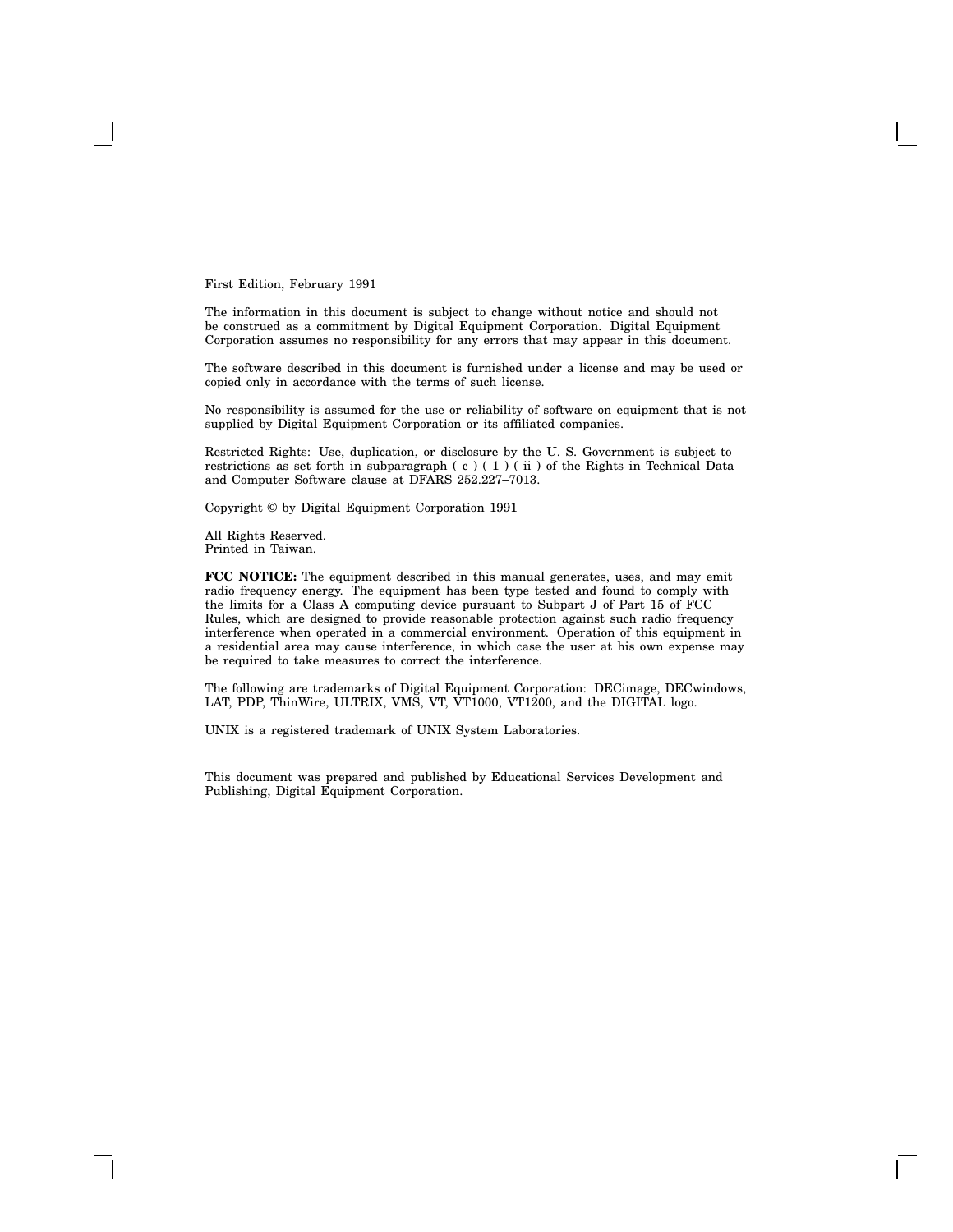## **Contents**

| <b>About This Guide</b>                                    |                |
|------------------------------------------------------------|----------------|
| A Look at Your Video Terminal<br>1                         |                |
| Imaging and the DECimage 1200 Terminal                     | $\overline{2}$ |
| XIE Software on the DECimage 1200 Terminal                 | $\overline{2}$ |
| Differences Between the DECimage 1200 and VT1200 Terminals | $\overline{2}$ |
| <b>Installing Your Video Terminal</b><br>2                 |                |
|                                                            | 3              |
|                                                            | 6              |
|                                                            | $\overline{7}$ |
| Verifying the Memory Installation                          | 10             |
| <b>Installing Optional Memory</b><br>3                     |                |
|                                                            | 11             |
| <b>Upgrading to a DECimage 1200 Terminal</b><br>4          |                |
|                                                            | 16             |
|                                                            | 18             |
|                                                            | 22             |

 $\overline{\phantom{a}}$ 

 $\overline{\Gamma}$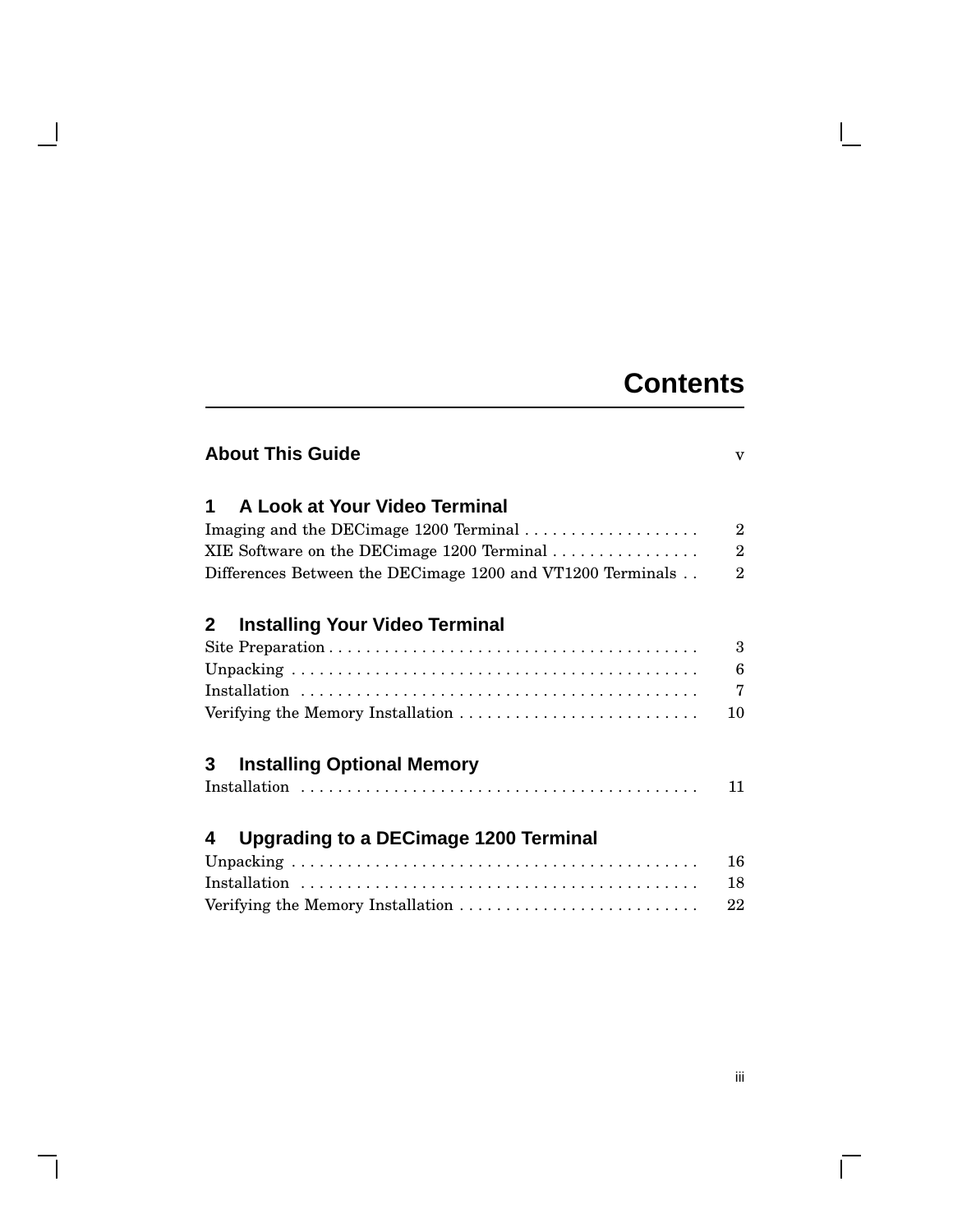$\blacksquare$ 

## **5 Improving Hard-to-Read Images**

|                                                                                    | -23 |
|------------------------------------------------------------------------------------|-----|
| How Can You Improve an Image? $\dots\dots\dots\dots\dots\dots\dots\dots\dots\dots$ | -24 |
| Displaying the Customize Image Dialog Box $\dots\dots\dots\dots\dots\dots$         | -25 |
|                                                                                    |     |

## **6 Solving Problems**

## **A Specifications**

| -32 |
|-----|
| 32  |

## **B Options and Documentation**

| 33 |
|----|
|----|

## **C X Window Image Extensions**

| The XIE Subset $\dots\dots\dots\dots\dots\dots\dots\dots\dots\dots\dots\dots\dots\dots\dots$ | 34  |
|----------------------------------------------------------------------------------------------|-----|
|                                                                                              | 34  |
|                                                                                              | 35  |
|                                                                                              | 35  |
|                                                                                              | 35  |
|                                                                                              | -36 |
|                                                                                              |     |

## **Tables**

|  | $C-1$ XIE Functions in the DECimage 1200 Terminal $\ldots \ldots \ldots$ | -36 |
|--|--------------------------------------------------------------------------|-----|
|--|--------------------------------------------------------------------------|-----|

Г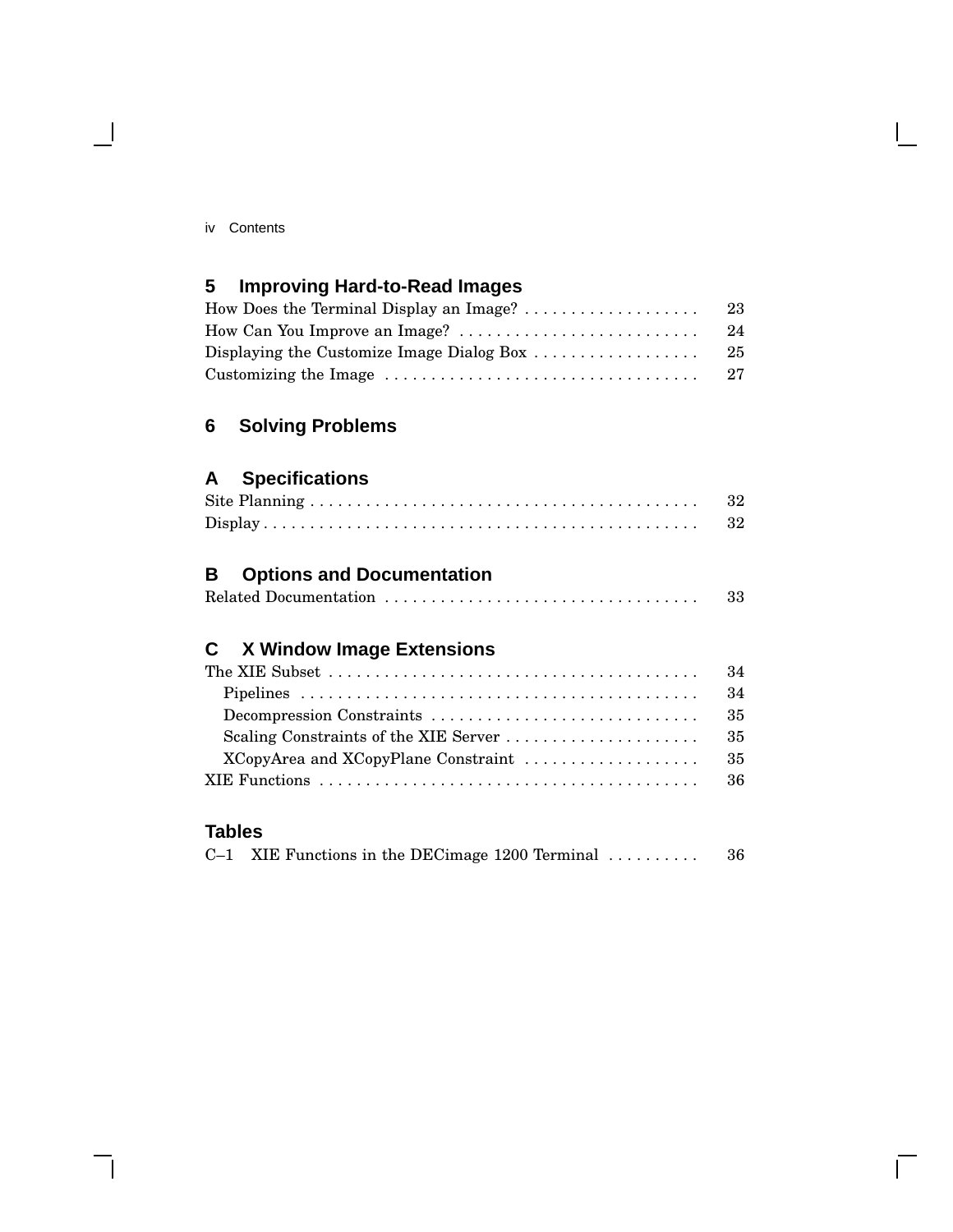**About This Guide**

This guide describes how to:

- Install your DECimage 1200 video display terminal.
- Upgrade your VT1000 terminal or VT1200 terminal to a DECimage 1200 terminal.

The guide is a supplement to:

*Installing and Using the VT1200 Video Terminal*

## **Who Should Use This Guide**

This guide is for the installer and general user of the DECimage 1200 video terminal.

## **Organization**

This guide contains the following chapters and appendices:

- Chapter 1, "A Look at Your Video Terminal," provides an overview of the DECimage 1200 terminal and lists the differences between the DECimage 1200 terminal and the VT1200 terminal.
- Chapter 2, "Installing Your Video Terminal," describes how to install your terminal.
- Chapter 3, "Installing Optional Memory," describes how to install additional memory.
- Chapter 4, "Upgrading to a DECimage 1200 Terminal," describes how to upgrade a VT1000 or VT1200 terminal to a DECimage 1200 terminal.
- Chapter 5, "Improving Hard-to-Read Images," describes how to use the Customize Image dialog box to improve images that are hard to read on the screen.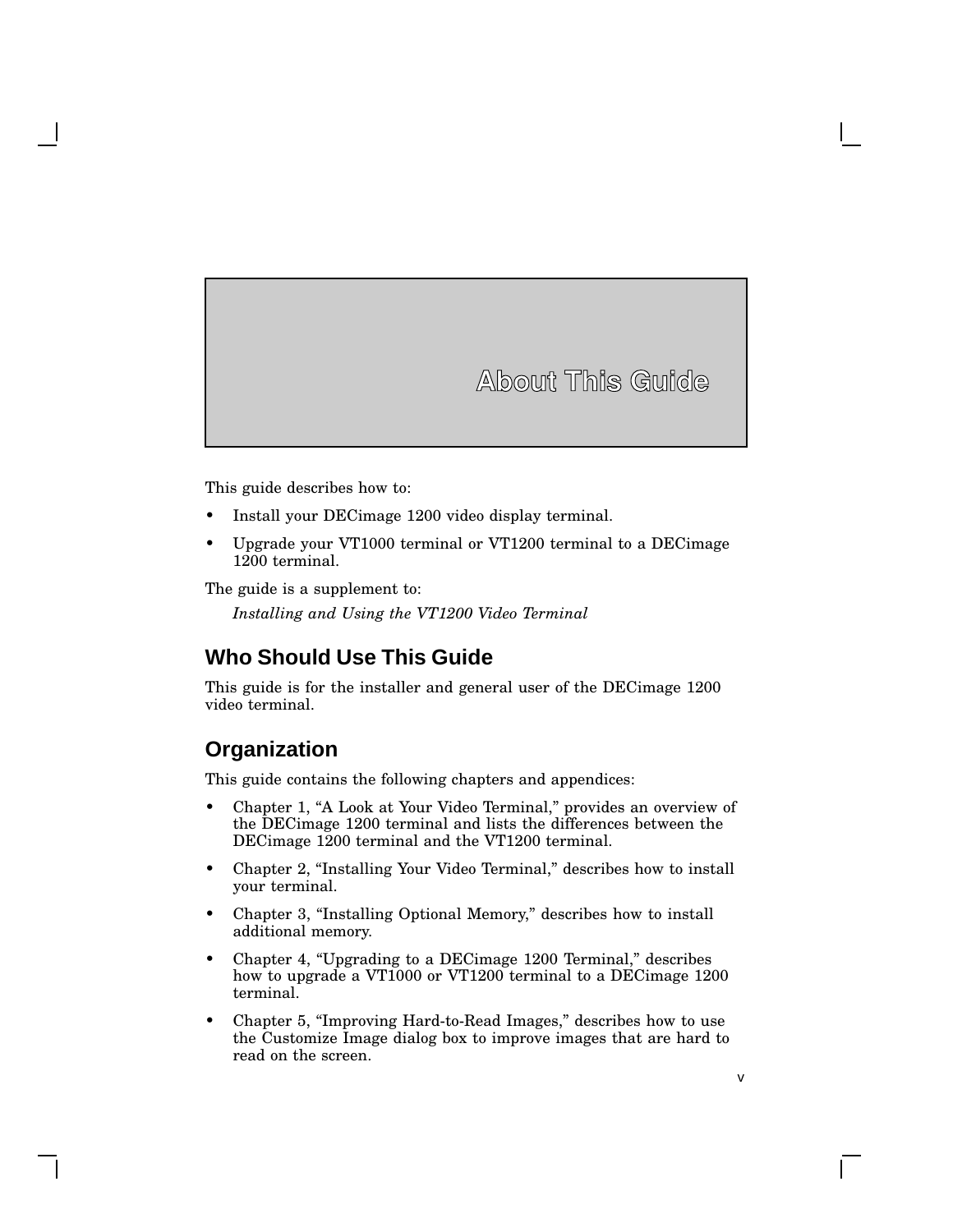- vi About This Guide
- Chapter 6, "Solving Problems," describes how to solve operating problems, including basic X window image extension (XIE) protocol problems.
- Appendix A, "Specifications," lists DECimage 1200 specifications.
- Appendix B, "Options and Documentation," lists options, related documentation, and ordering information.
- Appendix C, "X Window Image Extensions," describes the DECimage 1200 implementation of the XIE protocol.

## **Conventions**

The following conventions are used in this guide:

| I O          | Keys or switches that are labeled appear in a box.                 |  |
|--------------|--------------------------------------------------------------------|--|
|              | Example: Press the Return key.                                     |  |
| Ctrl key     | For Ctrl key sequences, hold down Ctrl and press the other<br>key. |  |
| Warnings     | Provide information to prevent personal injury.                    |  |
| Cautions     | Provide information to prevent damage to equipment or<br>software. |  |
| <b>Notes</b> | Provide general information about the current topic.               |  |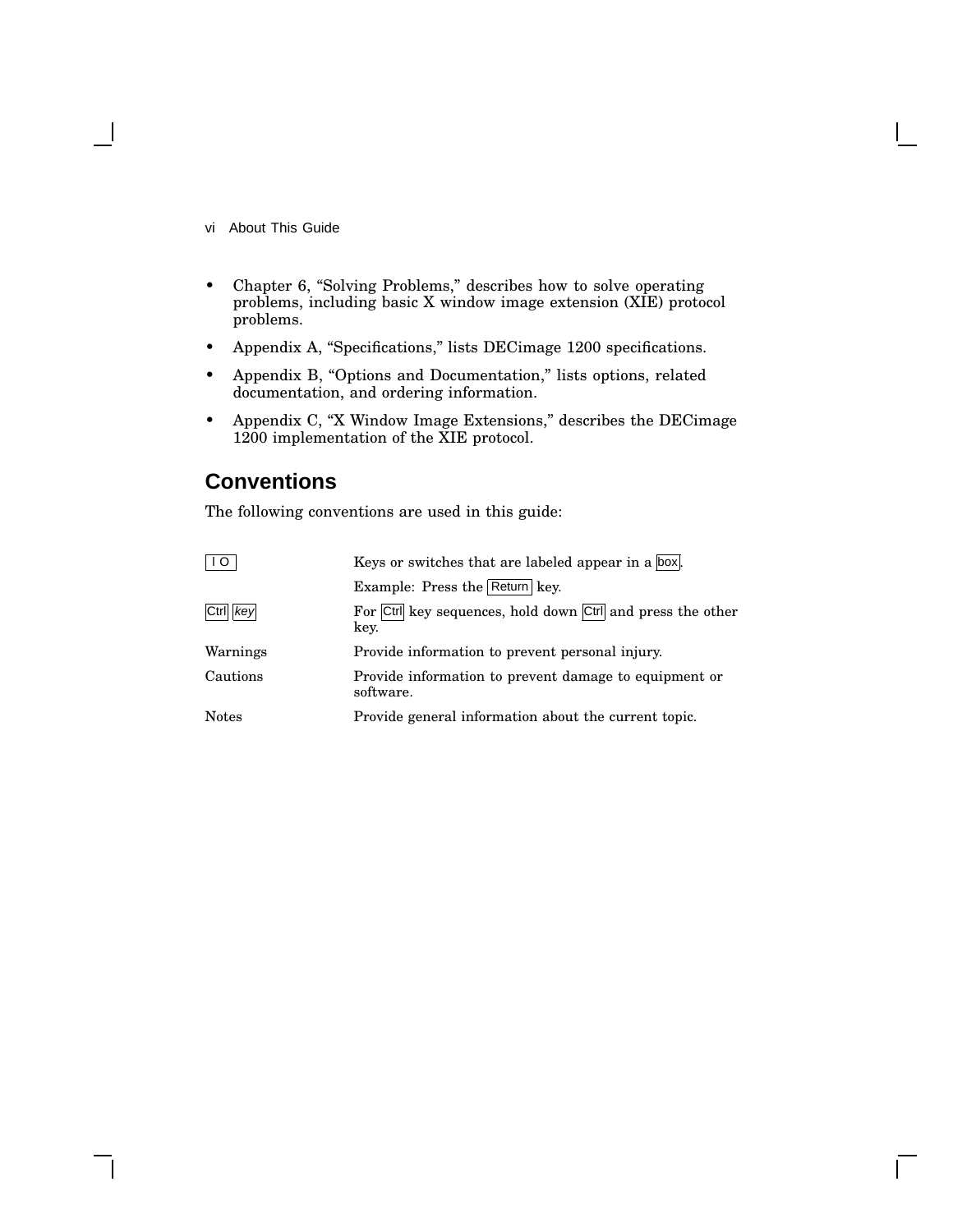

This chapter introduces you to the DECimage 1200 video display terminal. Refer to *Installing and Using the VT1200 Video Terminal* for a complete description of the DECimage 1200 terminal, except for the differences described in this guide.



GSF\_0837\_89A.DG MA-0248-90.DG

 $\mathsf{L}$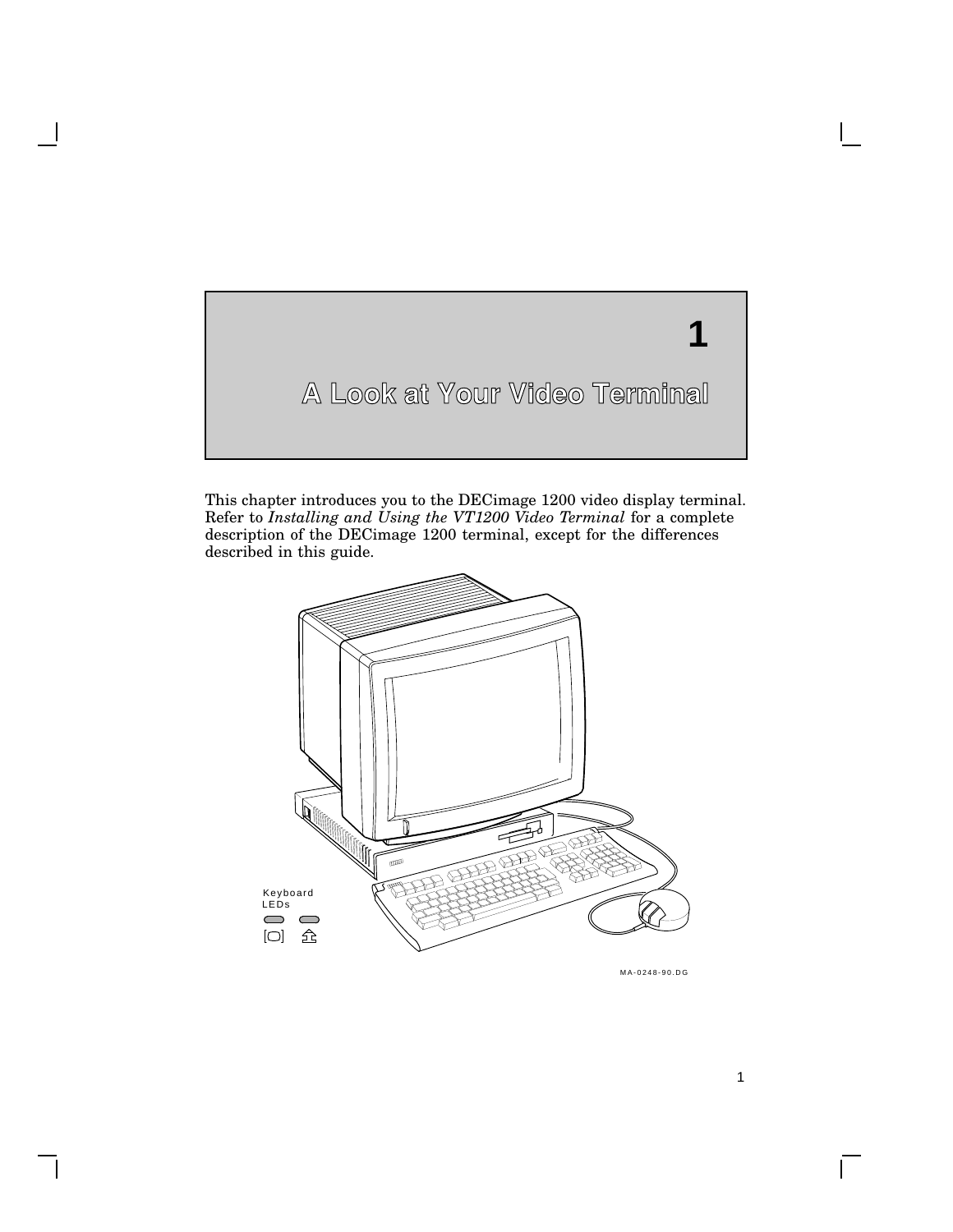2 A Look at Your Video Terminal

## **Imaging and the DECimage 1200 Terminal**

The DECimage 1200 terminal lets you run X window applications on your computer system, including Digital's DECwindows software and X window image extensions (XIE) software. The imaging features allow the terminal to send compressed image files to the server and to display image information faster.

From the DECimage 1200 Terminal Manager window, you can display a Customize Image dialog box with features to improve images that are hard to read on the screen (Chapter 5).

## **XIE Software on the DECimage 1200 Terminal**

The DECimage 1200 terminal has an XIE server that lets the terminal run XIE applications. XIE applications let the terminal display images quickly by decompressing, scaling, and rotating data. See Appendix C for a description of XIE routines, their functions, and restrictions.

## **Differences Between the DECimage 1200 and VT1200 Terminals**

There are only two physical components that make the DECimage 1200 terminal different from the VT1200 terminal.

| The DECimage 1200 uses                                 | While the VT1200 uses                               |  |
|--------------------------------------------------------|-----------------------------------------------------|--|
| an image board with connectors for<br>optional memory. | a RAM board with connectors for<br>optional memory. |  |
| a ROM board with imaging software.                     | a ROM board without imaging<br>software.            |  |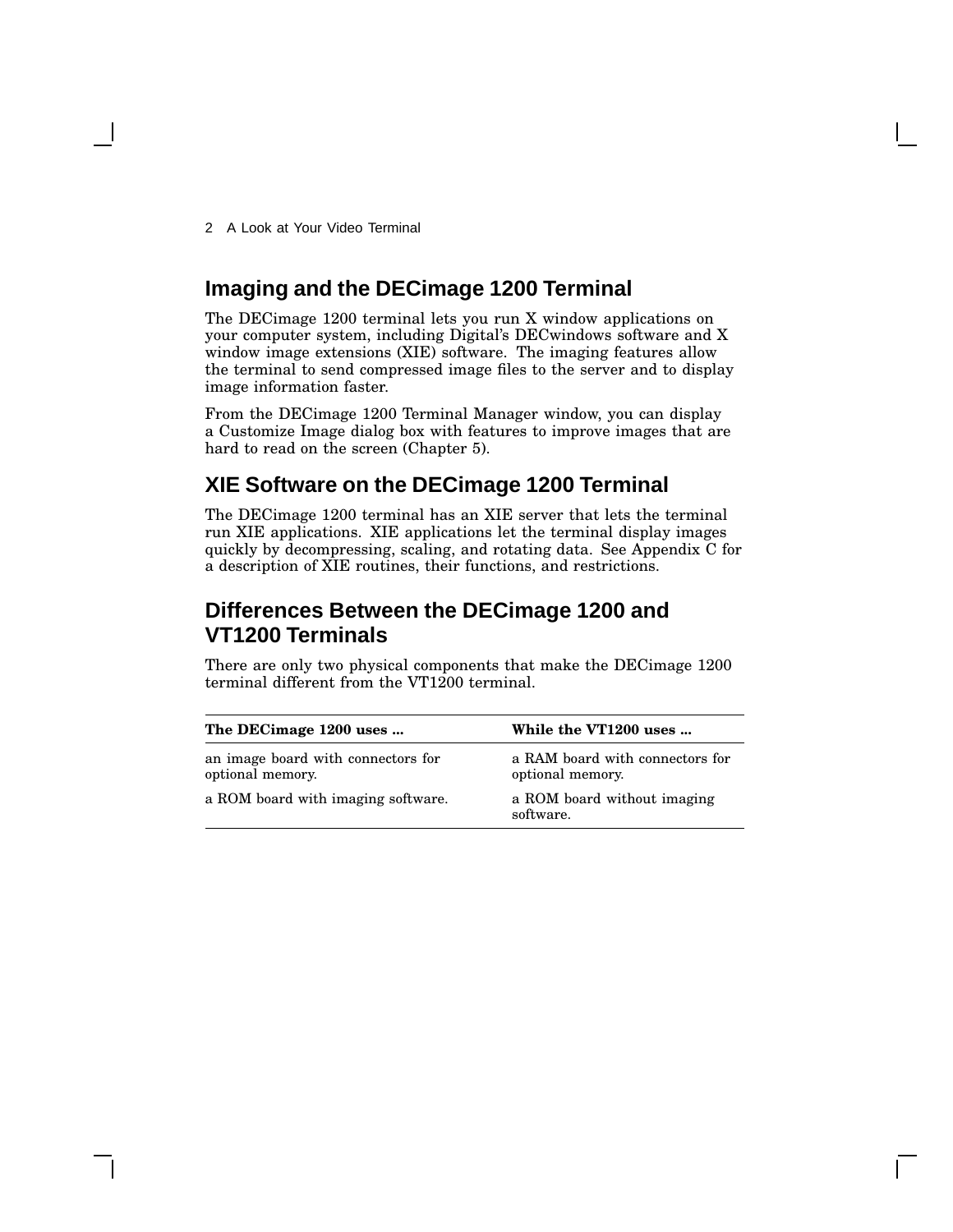# **2**

## **Installing Your Video Terminal**

This chapter explains how to install a new DECimage 1200 terminal. The chapter provides step-by-step instructions on how to:

Prepare for installation.

Unpack, inspect, and check the terminal's components. Connect your terminal's monitor, mouse, and keyboard.

Connect a printer, modem, or tablet to the terminal.

Connect your terminal to a network.

Turn on your terminal.

#### **NOTE**

**If you are upgrading your terminal to a DECimage 1200 terminal, go to Chapter 4.**

#### **Site Preparation**

Before you install your DECimage 1200 terminal, make sure your computer system has the necessary network hardware and system software to support the terminal. See your system manager to ensure these requirements are met.

#### **For System Managers**

System managers need to prepare the computer system for use with the terminal. Refer to the ''System Management Tasks'' appendix in the *Installing and Using the VT1200 Video Terminal* guide for a description of the required tasks.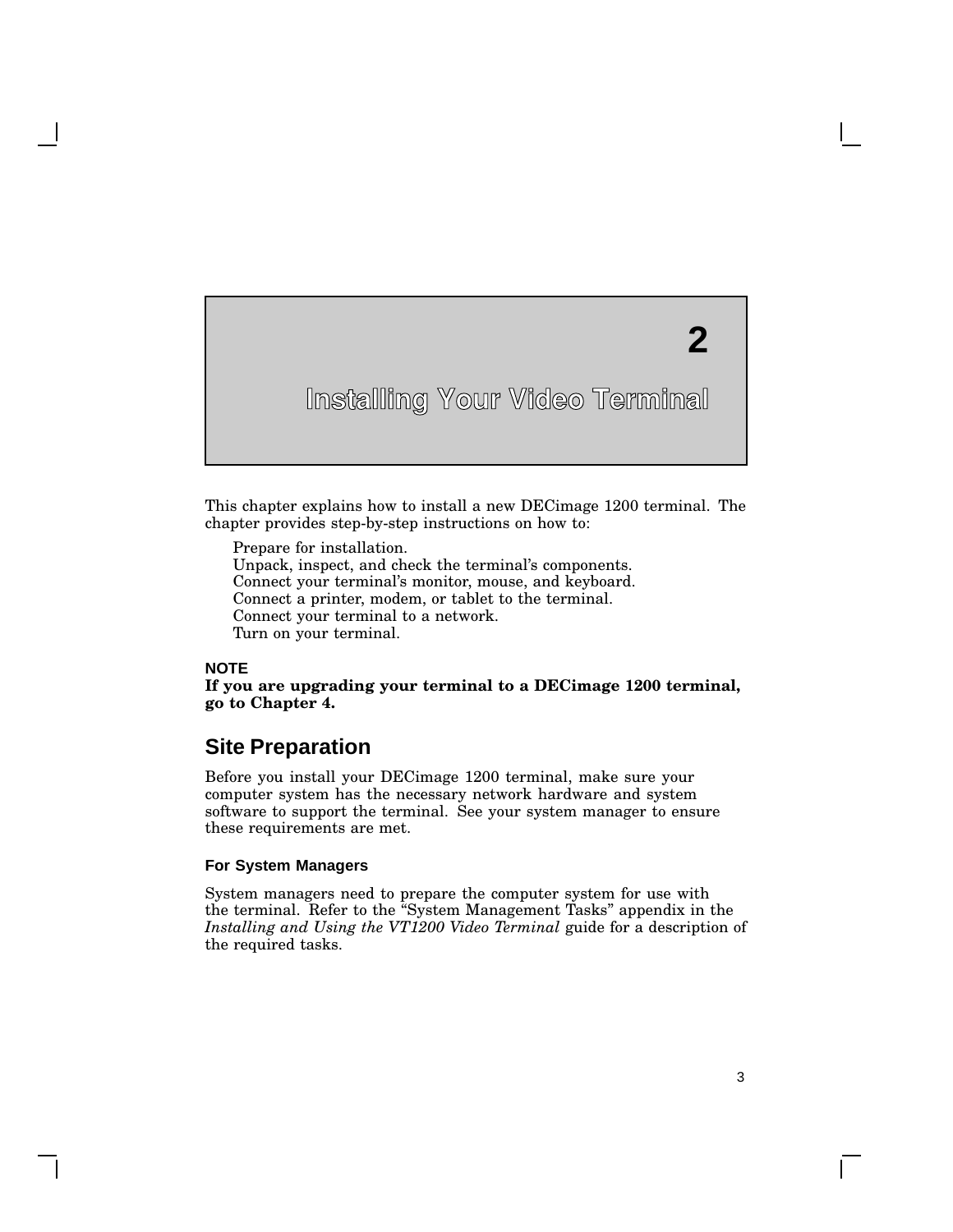#### **Network Hardware Support**

The DECimage 1200 terminal requires one of the following physical connections to connect to a host computer system:

| <b>ThinWire</b><br>Lets the terminal operate with X window applications and<br>multiple text terminal sessions, using either the LAT or TCP/IP<br>connector<br>network protocol. You must use the ThinWire connector to operate<br>with X window or DEC windows software. |                                                                    |
|---------------------------------------------------------------------------------------------------------------------------------------------------------------------------------------------------------------------------------------------------------------------------|--------------------------------------------------------------------|
| <b>Serial</b>                                                                                                                                                                                                                                                             | Lets the terminal connect to a single host or terminal server as a |
| line                                                                                                                                                                                                                                                                      | traditional text terminal.                                         |

#### **System Software Support**

The following table summarizes the system resources needed to open X window sessions or video terminal (VTE) sessions:

| Operation              | Operating<br><b>System</b>                                    | Communication<br><b>Protocol</b> |
|------------------------|---------------------------------------------------------------|----------------------------------|
| Video terminal session | VMS Version 4.0 or<br>higher                                  | <b>LAT</b>                       |
|                        | <b>UNIX</b> (any Berkeley<br>(BSD) compliant version)         | TELNET (TCP/IP)                  |
|                        | ULTRIX (any version)                                          | TELNET (TCP/IP)                  |
| X window session       | VMS Version 5.3-1 or<br>higher                                | <b>LAT</b>                       |
|                        | UNIX (any version)                                            | TELNET (TCP/IP)                  |
|                        | UWS Version 2.2<br>(includes ULTRIX<br>Version 3.1) or higher | TELNET (TCP/IP)                  |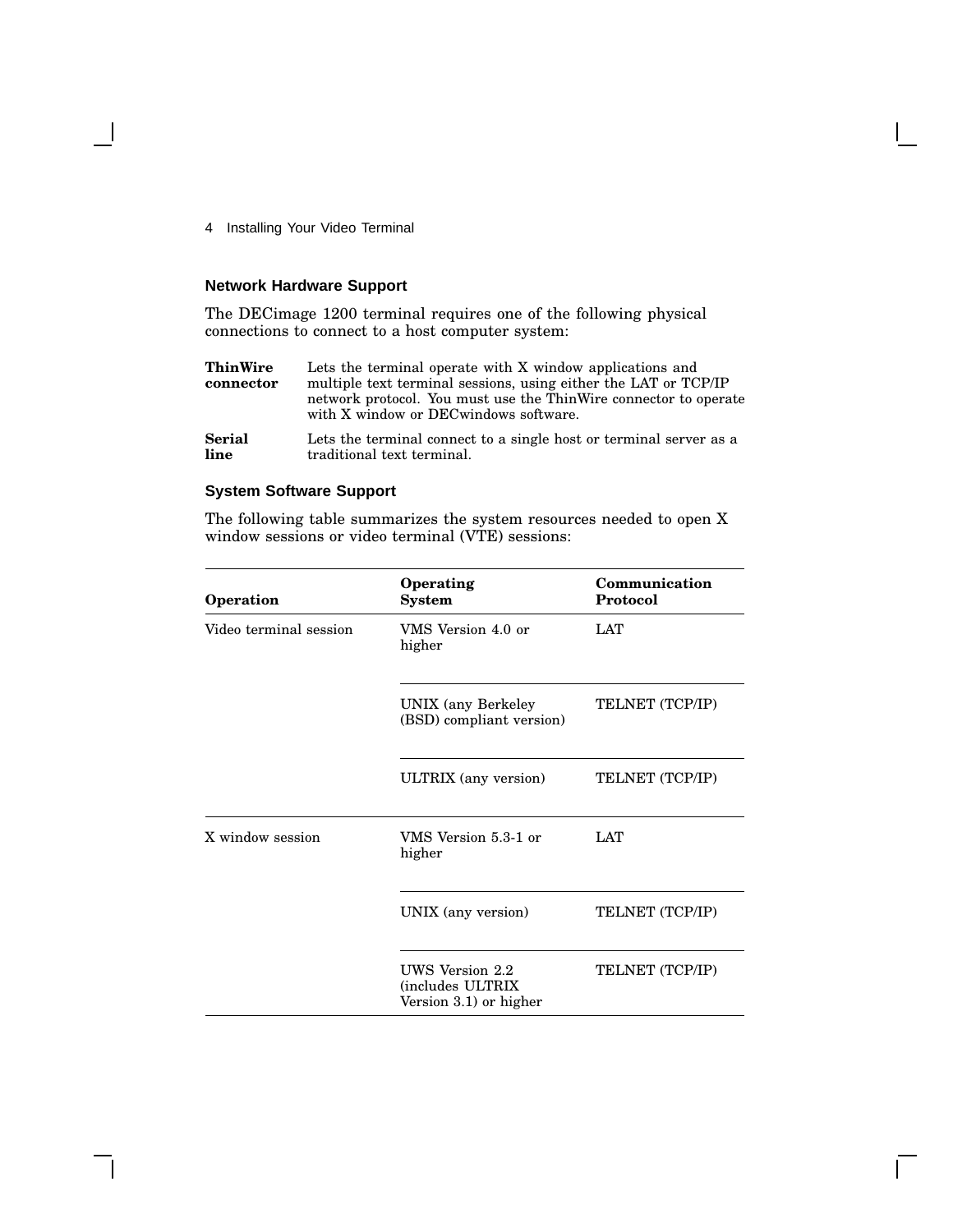#### **Selecting a Location**

Use the following guidelines to select a good location for your terminal:

- Select a surface area that is large enough to hold your system box, monitor, keyboard, and mouse.
- Place your monitor so that the top line of the monitor display is at eye level.
- To avoid screen glare, select a place where bright light will not reflect off the monitor.
- Do not block the air vents on the sides of the system box or place the system box on its side. Blocking the air vents can cause the system to overheat.
- Keep the area clean. Do not place food or liquid on or near your terminal.
- Keep the temperature between  $10^{\circ}$  and  $40^{\circ}$  C (50° and  $104^{\circ}$  F), and the relative humidity between 10% and 95%.
- Keep the air well circulated, to prevent excess heat and dust from accumulating.
- Keep your terminal away from heaters, photocopiers, direct sunlight, and abrasive particles.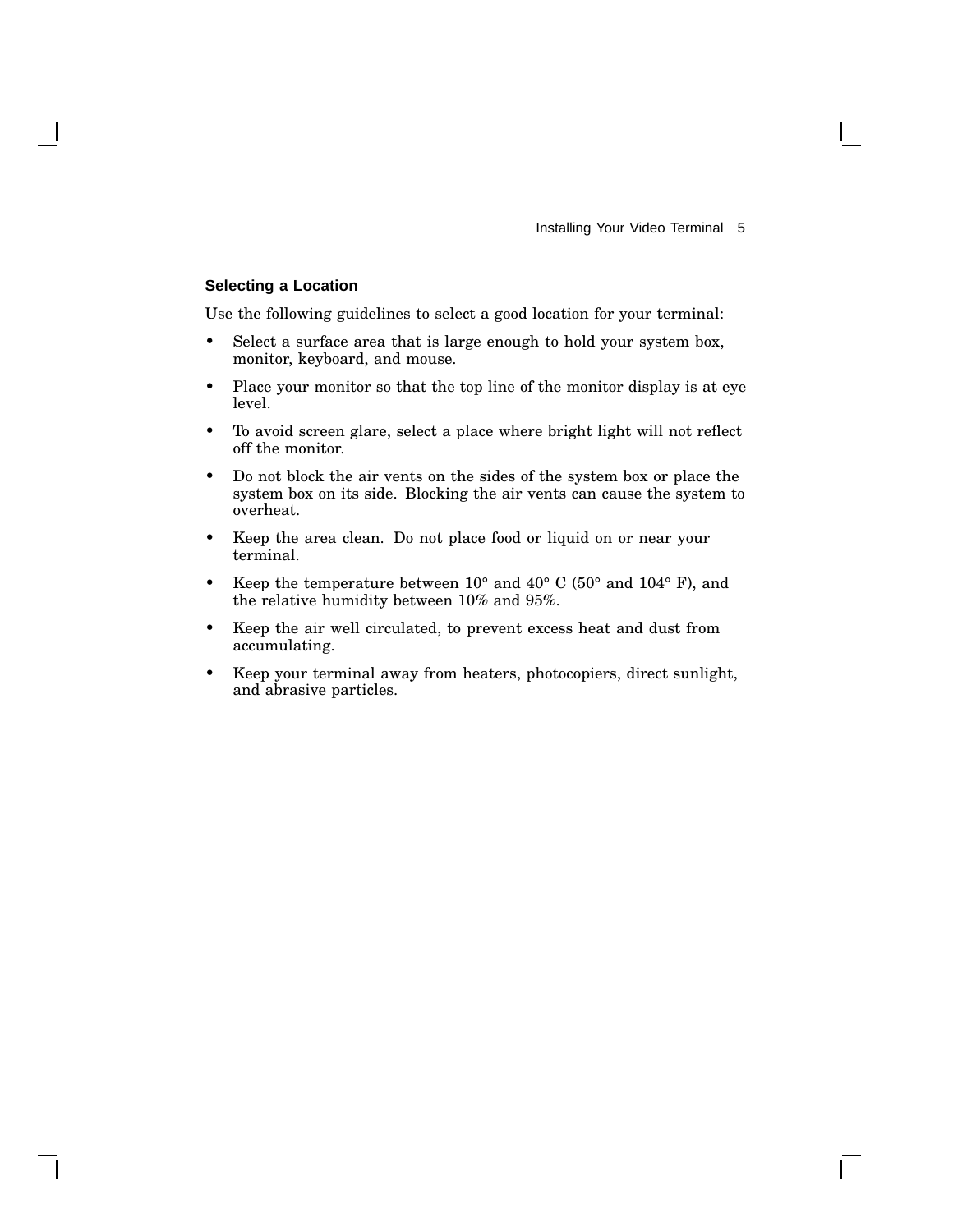## **Unpacking**

#### **Unpack and check the contents of each carton.**

Make sure you have all the items shown in the following figure. Carefully inspect the components for shipping damage. If you have any missing or damaged items, contact your sales representative and delivery agent.

#### **WARNING**

**If necessary, use two people to lift or move the monitor out of the shipping carton. Approximate monitor weights:**

- **• VR315 monitor (380 mm/15 inch): 13 kg (29 lb)**
- **• VR319 monitor (480 mm/19 inch): 27 kg (60 lb)**
- **• VRE01 monitor (480 mm/19 inch): 7 kg (15 lb)**

#### **DECimage 1200 Parts Checklist**

- **1** Monitor: VR319 (shown), VR315, or VRE01
- **2** Power cord for the monitor
- **3** Monitor installation guide
- **4** System box
- **5** Power cord for the system box
- **6** Mouse
- **7** DEC-423 communication cable with EIA adapter (6-pin to 25-pin) attached
- **8** Monitor cable
- **9** Keyboard and legend strip
- **10** Ethernet cable and connector
- <sup>11</sup> *Installing and Using the DECimage 1200 Video Terminal*
- <sup>12</sup> *Installing and Using the VT1200 Video Terminal*
- <sup>13</sup> Rear dress panel

#### **Optional**

<sup>1</sup> SIMM memory card(s)

#### **NOTE**

**If you receive three power cords (a short one and two long ones), the second long power cord is not needed for this installation.**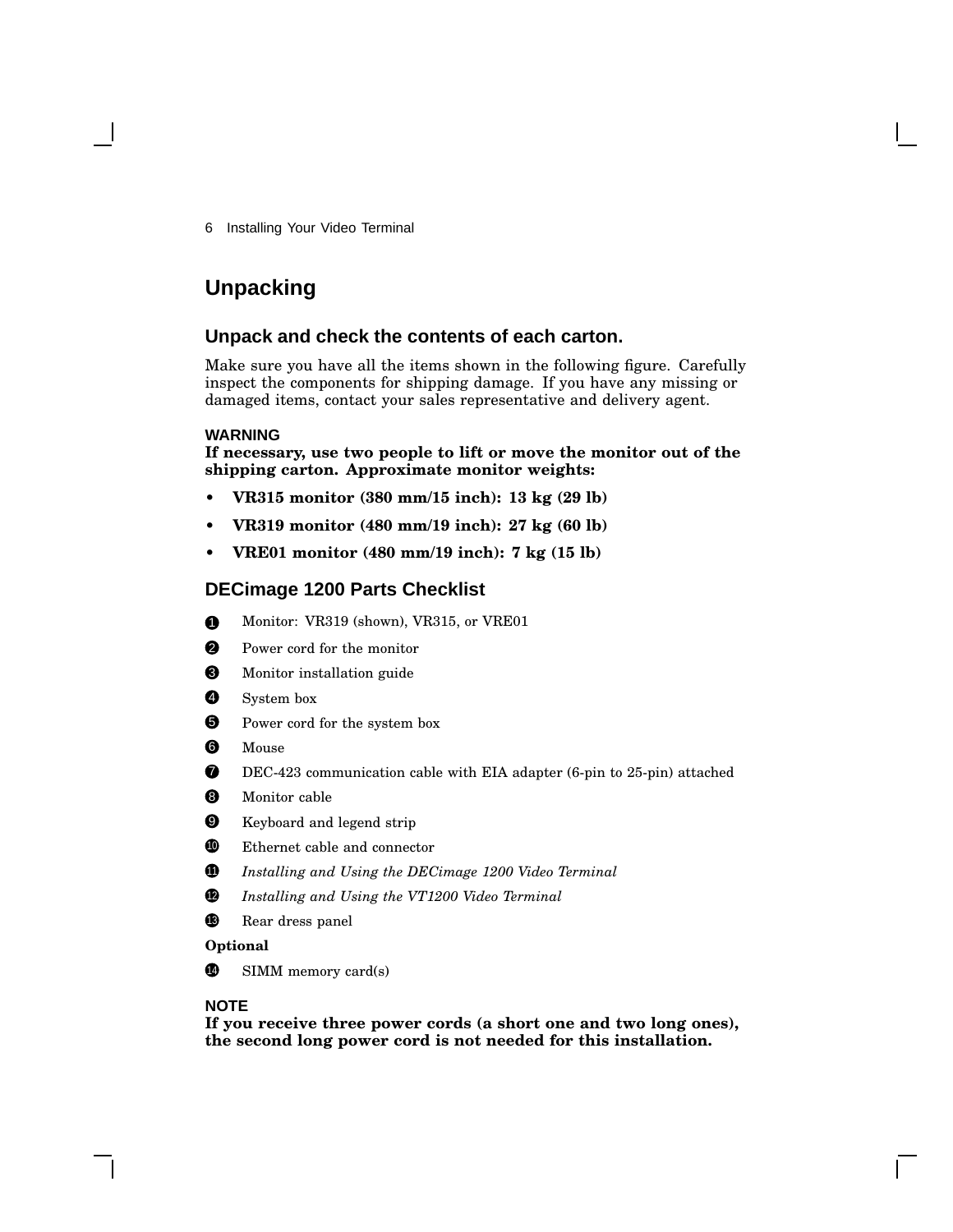Installing Your Video Terminal 7

 $\mathbf{I}$ 

 $\Gamma$ 



## **Installation**

 $\mathbf l$ 

 $\mathsf{l}$ 

## **Install any optional memory first.**

If you ordered optional memory for your terminal, go to Chapter 3. You should install the memory cards in the system box before proceeding.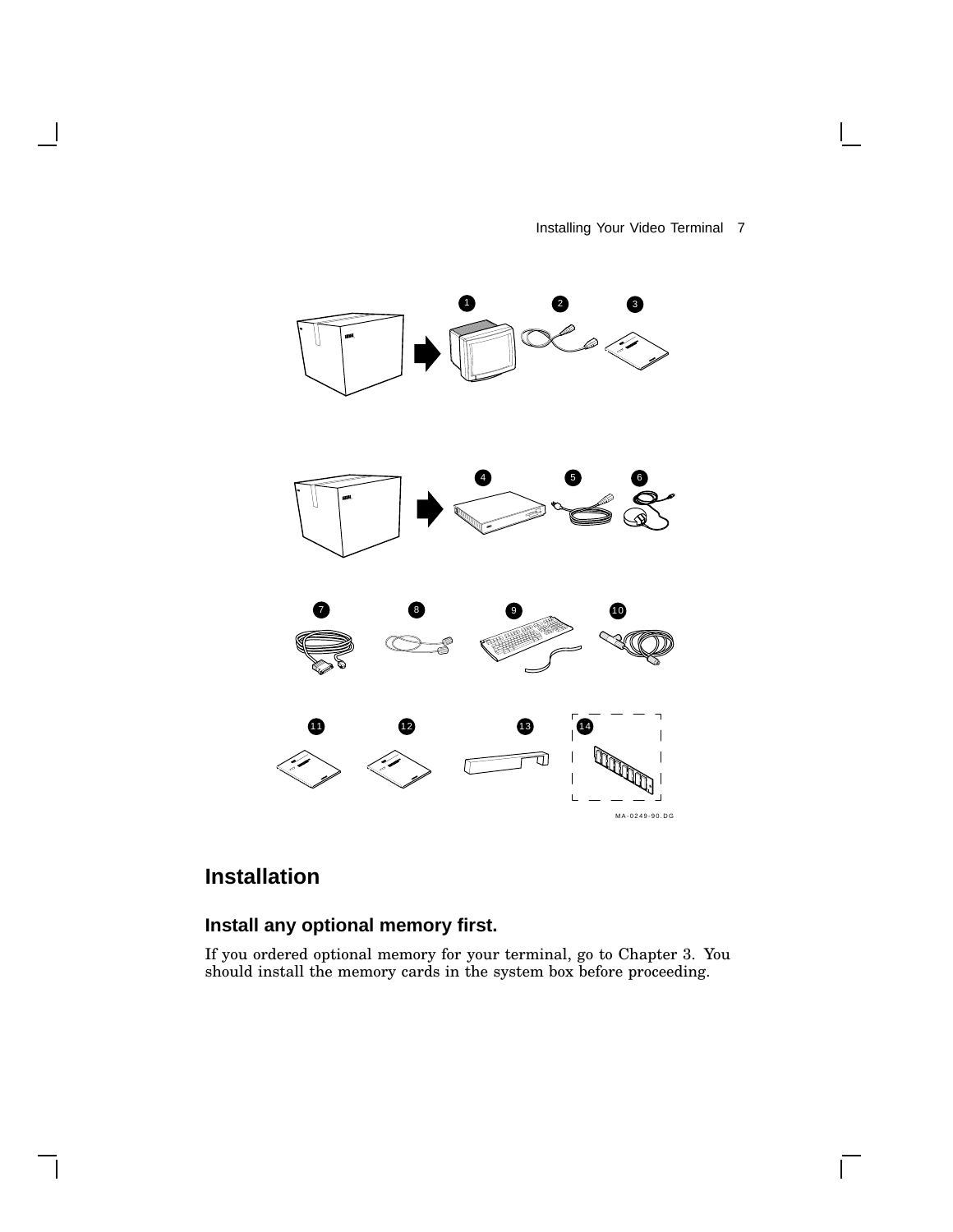## **Connect the cables to the system box.**

Perform the following steps to connect cables and set the monitor selection switch on the rear of the system box. The steps are keyed to the figure.



| <b>Step</b> | Action                                                                                                                     |  |  |
|-------------|----------------------------------------------------------------------------------------------------------------------------|--|--|
| 0           | Connect one end of the monitor cable to the monitor and the other end to<br>the system box.                                |  |  |
|             | If you have a VRE01 monitor, attach the cable-holding fixture to the rear<br>of the monitor before connecting the cable.   |  |  |
| 0           | Set the monitor selection switch to match your monitor.                                                                    |  |  |
|             | $VR319 = 2$<br>$VR315 = 5$<br>$VRE01 = 3$                                                                                  |  |  |
| ❸           | Connect the mouse or graphics tablet to the system box.                                                                    |  |  |
| Ø           | Connect the keyboard to the system box.                                                                                    |  |  |
| 6           | Serial printer port: If you have a printer or secondary host computer,<br>connect the printer or host to the system box.   |  |  |
| 6           | Serial host port: If you have a primary host computer or terminal server,<br>connect the host or server to the system box. |  |  |
| ø           | Connect the ThinWire Ethernet connector to the system box. Connect the<br>other end to your local area network.            |  |  |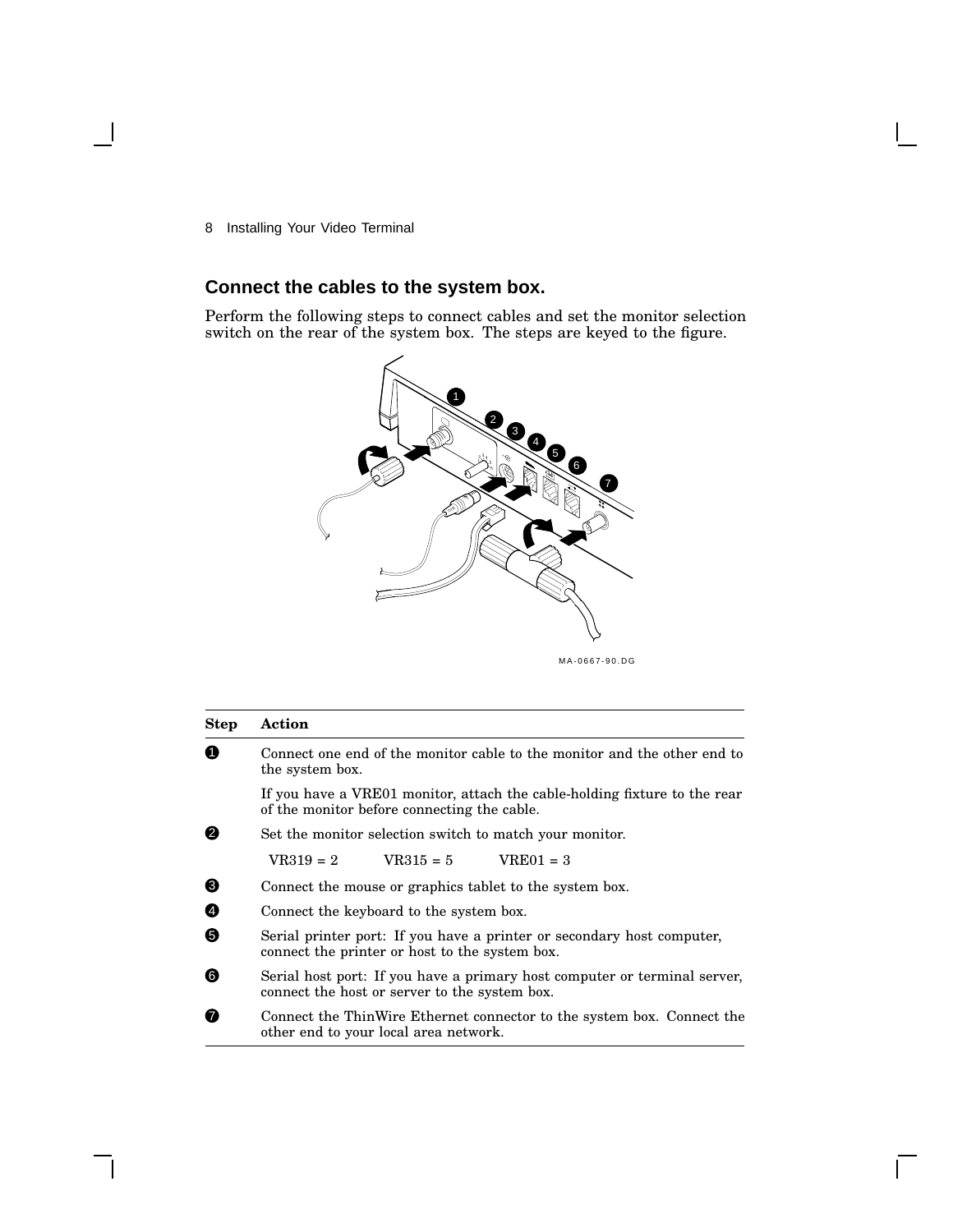

#### **Step Action**

- $\Theta$  Make sure the  $\boxed{10}$  power switches on the monitor and system box are off (O). Then connect the long power cord from the system box to the wall outlet.
- 9 Connect the short power cord from the monitor to the system box.
- **10** Route all cables under the dress panel. Push the dress panel onto the system box.
- **11** Turn the monitor's  $\boxed{10}$  power switch on by pressing (1). Turn the system box's  $\boxed{10}$  power switch on by pressing (1).

#### **NOTE**

**If the screen appears snowy, the monitor selection switch may be set to the wrong position. Set the monitor selection switch to the correct setting**, **then turn the system box's**  $\boxed{10}$  **power switch** off **and on again.**

The keyboard sounds a bell tone, and a pie graph displayed on the monitor gradually fills in as the terminal performs its self-tests.

When the tests are done, the keyboard bell tone sounds again and the Terminal Manager window appears.

This is a good time to set the brightness, contrast, and viewing angle of your monitor. See your monitor's installation guide for instructions.

If you installed optional memory cards, go to the next section to verify the memory installation.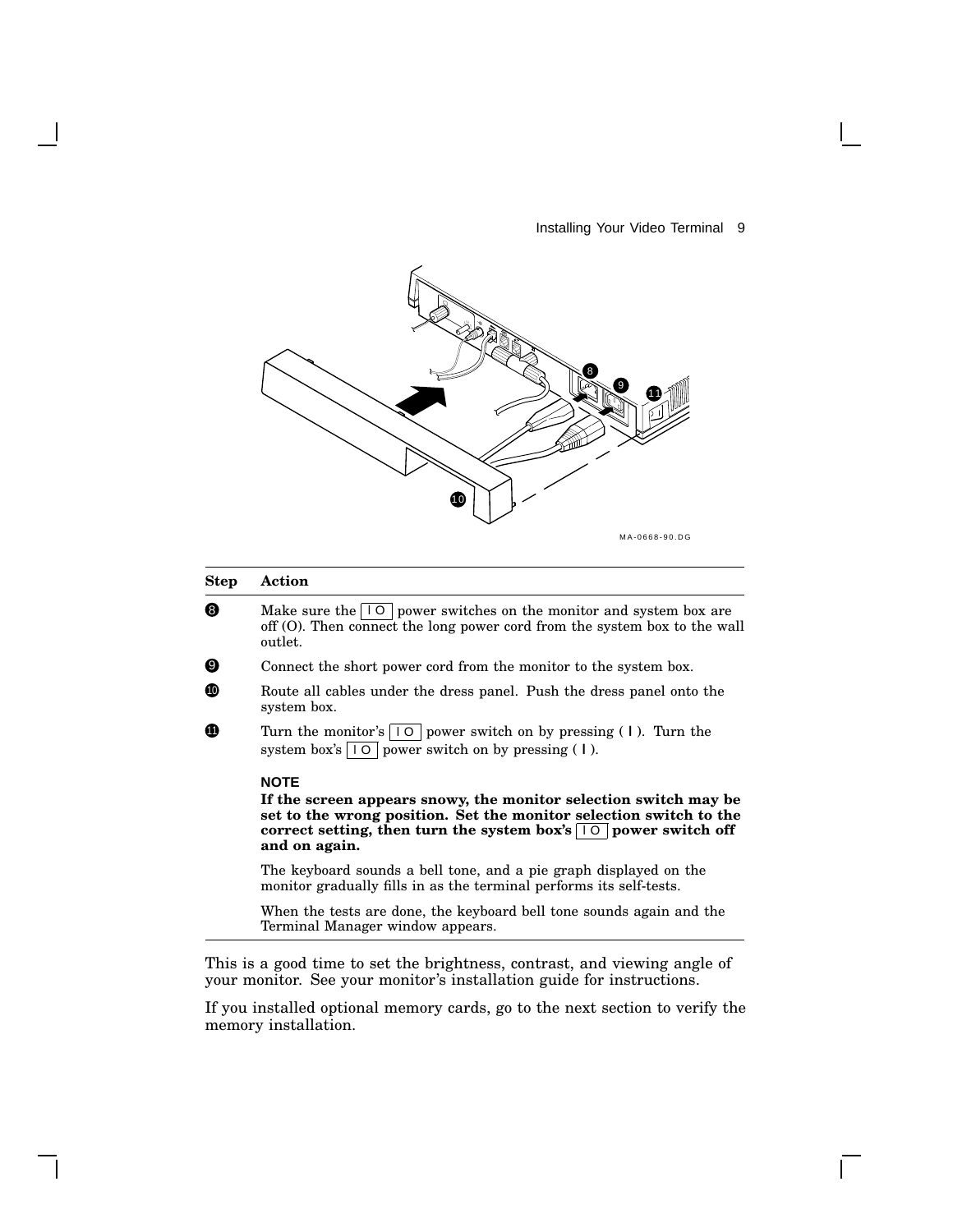## **Verifying the Memory Installation**

After you power up the monitor and system box, the Terminal Manager window should appear on your screen.

Verify that the number on the right side of the Memory Remaining scale displays the correct number of megabytes in your system.

| <b>Standard</b> | Optional    | $=$ | <b>Number Displayed</b> |
|-----------------|-------------|-----|-------------------------|
| 2 megabytes     | 1 megabyte  |     | ЗM                      |
|                 | 2 megabytes |     | 4M                      |

#### **The installation procedure is complete.**

Refer to *Installing and Using the VT1200 Video Terminal* to learn how to use your DECimage 1200 terminal.

#### **NOTE**

**If you had problems with the installation, review the installation steps carefully. If the problem continues, refer to the ''Solving Problems'' chapter in** *Installing and Using the VT1200 Video Terminal***.**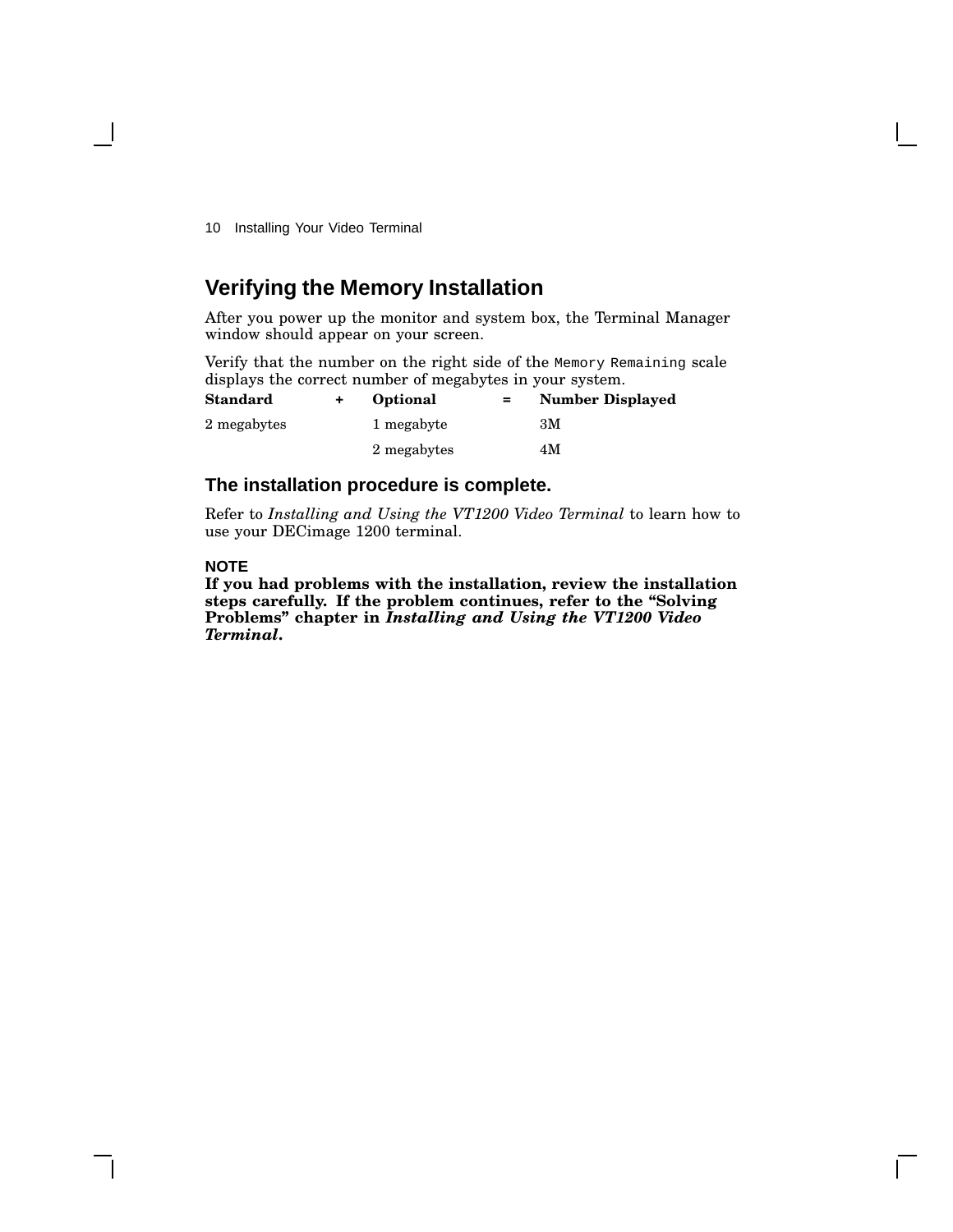# **Installing Optional Memory**

**3**

This chapter describes how to install optional SIMM memory cards onto the image board.

The terminal comes with 2 megabytes of RAM memory. You can add 1 or 2 more megabytes of optional RAM memory, for a total of up to 4 megabytes. Optional memory comes on 1-megabyte single in-line memory module (SIMM) cards. You install the SIMM cards on the terminal's image board.

## **Installation**

Use a grounding wrist strap and an antistatic mat to perform the installation, if available. Otherwise, frequently touch the metal chassis of the system box during installation, to neutralize any existing static charges.

#### **If you are installing the terminal, go to the next page. If the terminal is already installed, perform these steps first.**

| <b>Step</b>    | Action                                                                         |
|----------------|--------------------------------------------------------------------------------|
| 1              | Turn the system box's $\boxed{10}$ power switch off (O).                       |
| $\overline{2}$ | Turn the monitor's $\boxed{10}$ power switch off (O).                          |
| 3              | Disconnect the two power cords from the rear of the system box.                |
| $\overline{4}$ | Disconnect the monitor video cable from the rear of the system box.            |
| 5              | Remove the monitor from the top of the system box. You may need two<br>people. |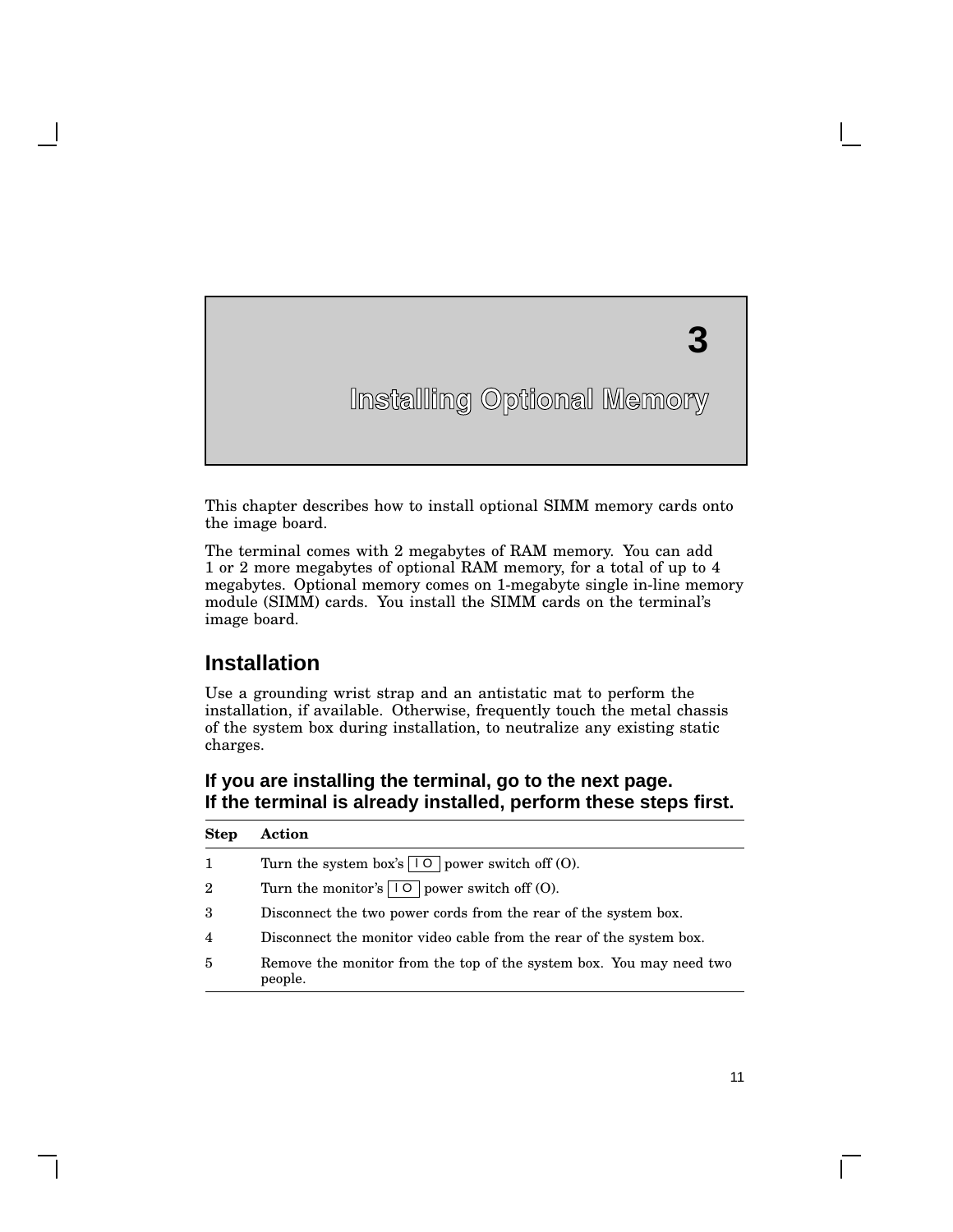12 Installing Optional Memory

## **Install the SIMM cards.**

| Step | <b>Action</b>                                                                                                                                       |  |  |  |  |
|------|-----------------------------------------------------------------------------------------------------------------------------------------------------|--|--|--|--|
|      | Remove the system box cover.                                                                                                                        |  |  |  |  |
|      | Release the top cover of the system box by pressing in the two push<br>$\bullet$<br>tabs on the side of the box, as shown.                          |  |  |  |  |
|      | Slowly lift the top cover until you release the hinges on the other side<br>٠<br>of the box. Then lift the top cover completely off the system box. |  |  |  |  |
|      |                                                                                                                                                     |  |  |  |  |



Ē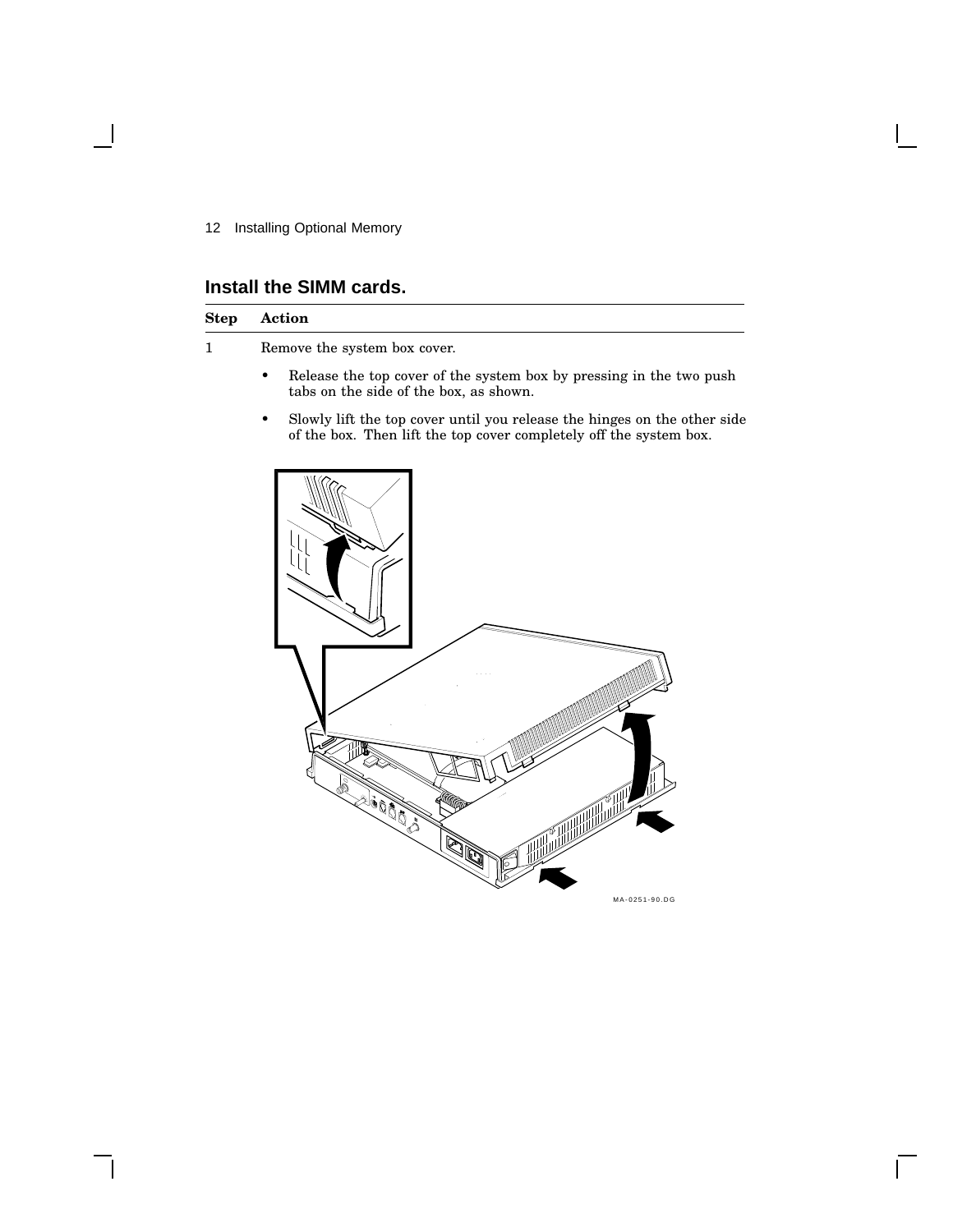#### **Step Action**

2 Remove the image board from the system box.

#### **CAUTION**

**The image board and the SIMM cards can be damaged by electrostatic discharge. Handle the image board by its cover or strap. Avoid contact with any components or circuitry within the system box.**

- Release three standoff clips  $(①, ②, ③)$  by gently pushing each clip away from the image board and lifting up on the edges of the board.
- Hold the short strap on the image board and *gently* pull up to loosen the board from the standoffs.
- Release the other three standoff clips  $(①, ⑤, ③)$  by gently pushing each clip away from the image board and lifting up on the edges of the board.
- Grasp the long strap of the image board and pull up firmly to release the image board connector from the system logic board.
- Place the board on top of the power supply's metal cover, with the strap side down. You will use the metal cover as a work surface to perform the SIMM card installation.

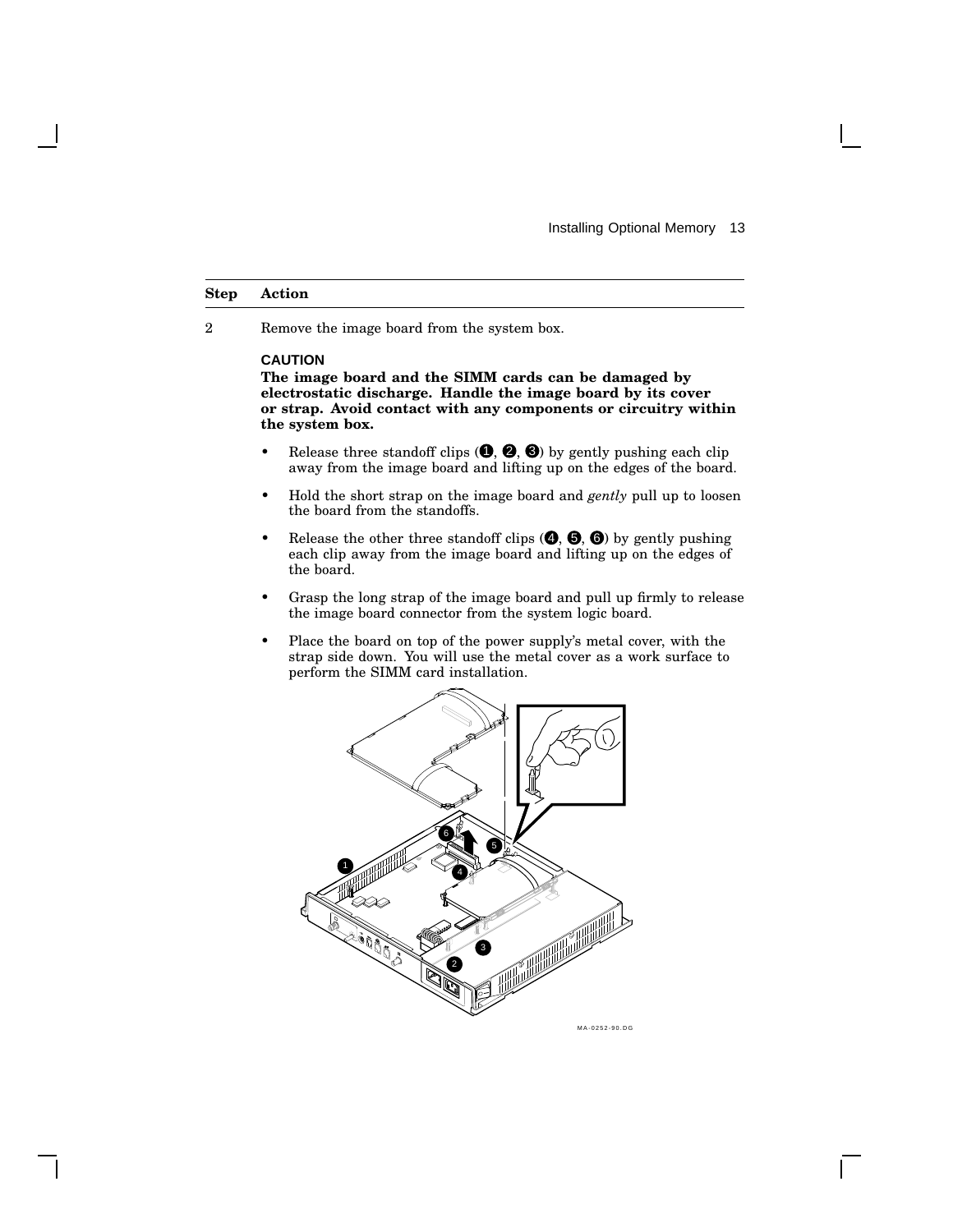14 Installing Optional Memory

#### **Step Action**

3 Install the SIMM cards on the image board.

#### **CAUTION**

**SIMM cards can be damaged by electrostatic discharge. Handle a card by its edges and avoid contact with the gold fingers on the card.**

Remove the SIMM cards from the shipping bag and place them on top of the power supply's metal cover. This prevents electrostatic damage.

Install the first SIMM card in the connector labeled 2MB, the second SIMM in 3MB, and the last SIMM in 4MB.

- Insert the SIMM card into the connector at a 45-degree angle. Face the components on the SIMM card toward the components on the image board. Line up the center key slot on the SIMM card with the connector key on the image board.
- Push down on the top of the card to seat it in the connector.
- Raise the SIMM card into a standup position, until both sides of the card lock into the connector tabs.



**To remove the SIMM card:** Gently push outward on the tabs at the sides of the connector. Tilt the SIMM card toward the edge of the image board at a 45-degree angle. Grasp the edges of the SIMM card firmly and lift the card out of the connector.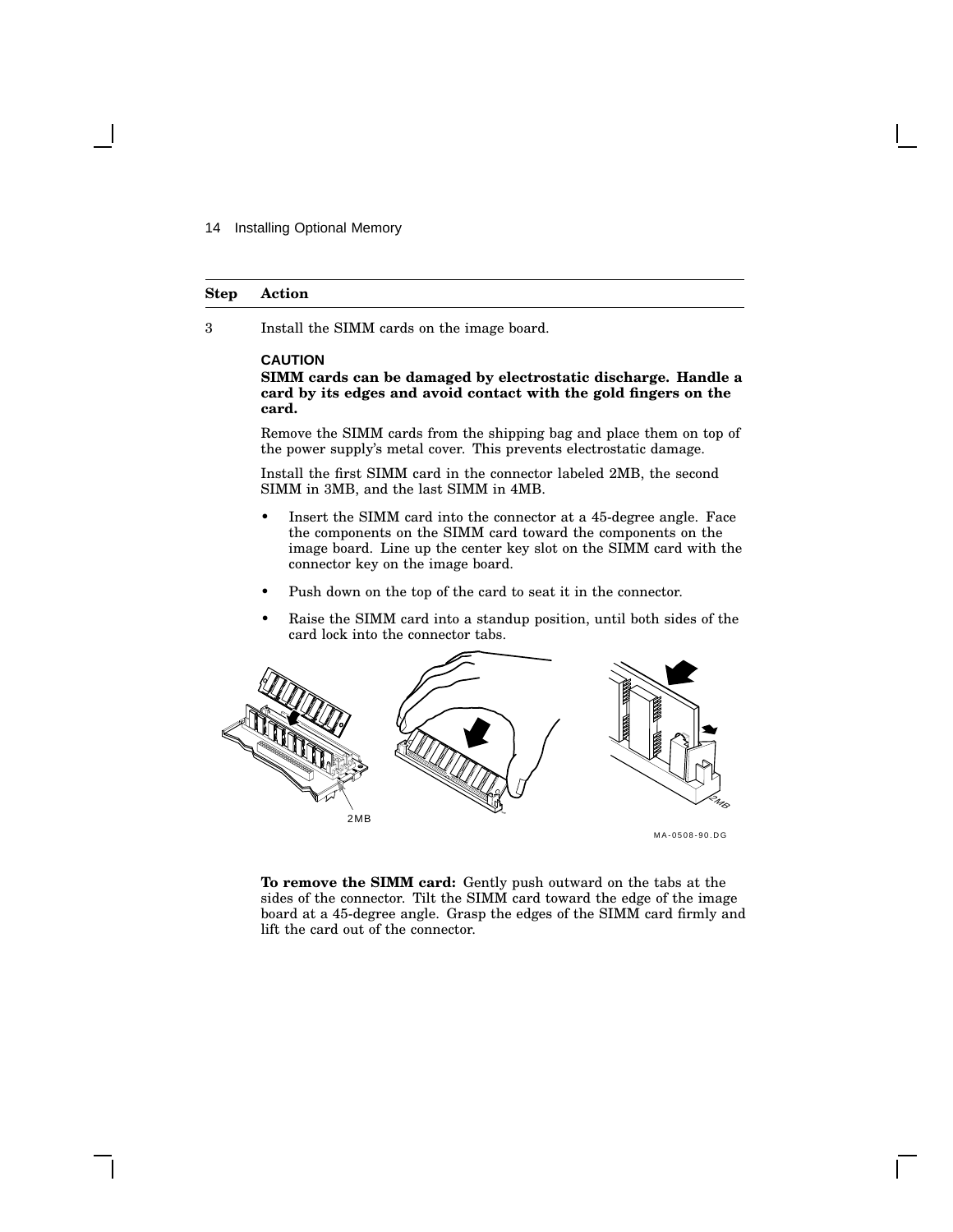#### **Step Action**

4 Install the image board back into the system box.

- Grasp both straps of the image board.
- Carefully place the board on top of its connector and standoffs. Use the standoffs as guides to align the connector on the board with the connector in the system box.
- Press down firmly on the wide end of the board to seat the connector. Then, press down on the edges of the board to lock each of the six standoff clips.
- 5 Install the system box cover.
- 6 Place the monitor on top of the system box. Leave enough room at the rear of the system box and monitor to connect cables.

#### **WARNING**

#### **If necessary, use two people to lift or move the monitor.**

7 Go back to Chapter 2, to connect the cables to the system box and verify the memory installation.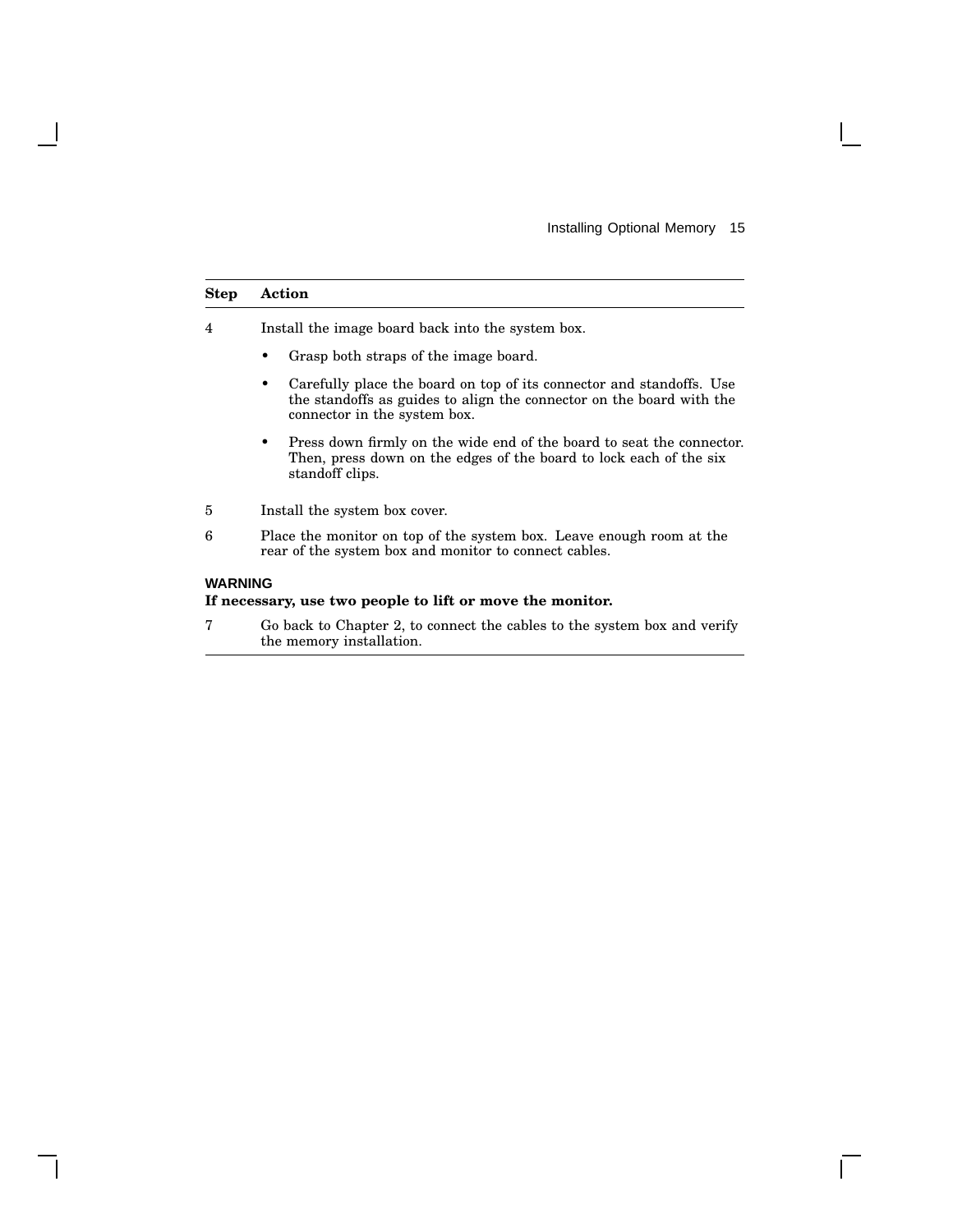

This chapter provides the procedure to upgrade your terminal to a DECimage 1200 terminal.

#### **CAUTION**

**The image board and the SIMM cards can be damaged by electrostatic discharge. Handle the image board by its cover or strap. Avoid contact with any components or circuitry within the system box.**

## **Unpacking**

#### **Unpack and check the contents of each carton.**

- 1 Standoffs: 2 keyed and 1 unkeyed
- 2 *Installing and Using the DECimage 1200 Video Terminal*
- **3** Image board
- **4** ROM board
- 5 **Optional:** SIMM memory card(s)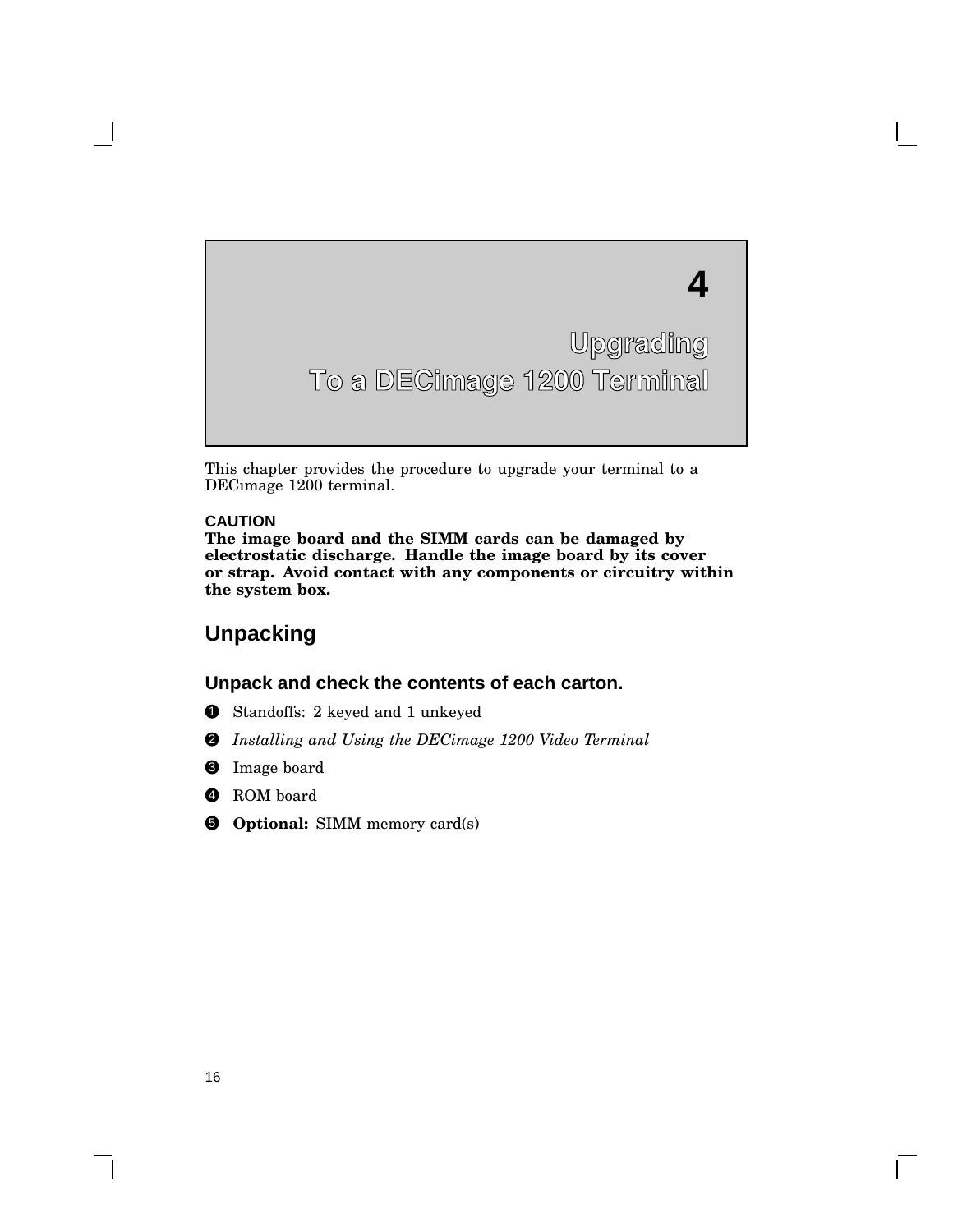

 $\overline{\phantom{a}}$ 

 $\overline{\phantom{a}}$ 

## Upgrading to a DECimage 1200 Terminal 17

 $\mathbf{I}$ 

 $\overline{\Gamma}$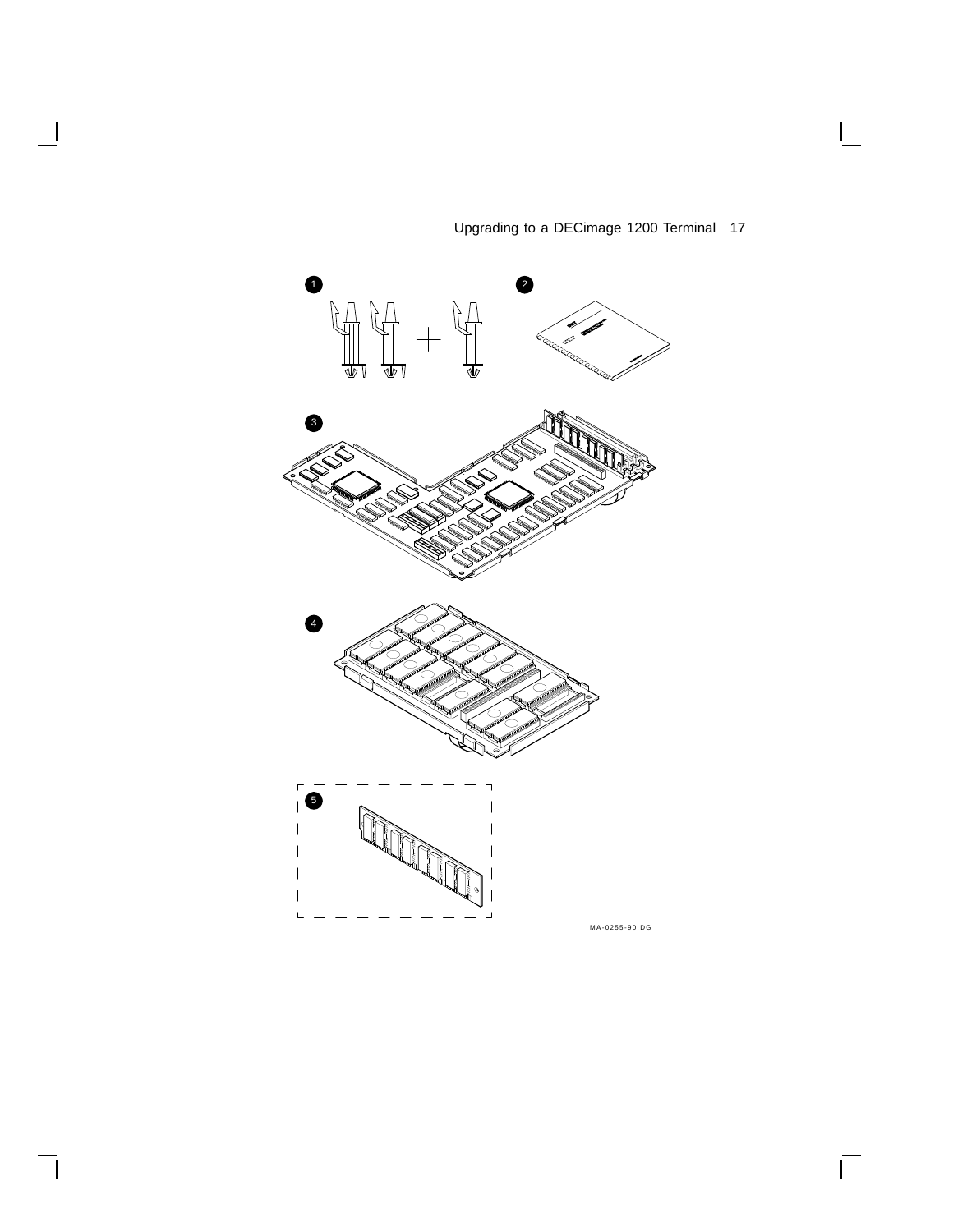## **Installation**

If you are unfamiliar with the connectors on the terminal's system box, refer to the figures in Chapter 2.

Use a grounding wrist strap and an antistatic mat to perform the installation, if available. Otherwise, frequently touch the metal chassis of the system box during installation, to neutralize any existing static charges.

#### **Turn off power, disconnect cables, and open the system box.**

#### **Step Action**

- 1 Turn the system box's  $\boxed{10}$  power switch off (O).
- 2 Turn the monitor's  $\boxed{10}$  power switch off (O).
- 3 Disconnect the two power cords from the rear of the system box.
- 4 Disconnect the monitor video cable from the rear of the system box.
- 5 Remove the monitor from the top of the system box. You may need two people.
- 6 Remove the system box cover.

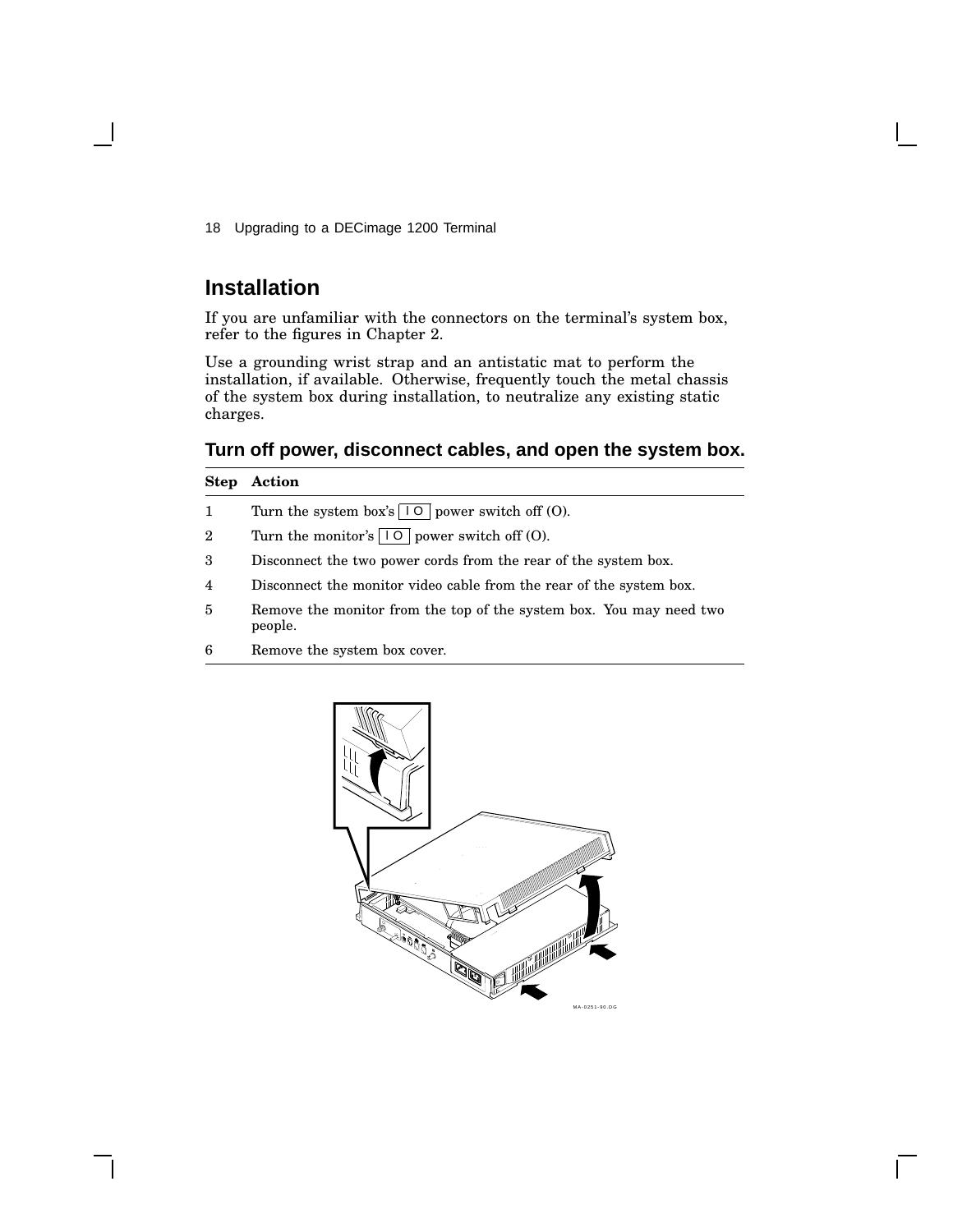## **Remove the RAM controller board and check for SIMM cards.**

If your terminal does not have a RAM controller board  $\bullet$ , go to the next page.

| <b>Step</b> | Action                                                                                                                                                                                                                         |
|-------------|--------------------------------------------------------------------------------------------------------------------------------------------------------------------------------------------------------------------------------|
| 1           | Release the standoff clips on the RAM board $\bullet$ and remove the board by<br>firmly lifting up on its strap.                                                                                                               |
| $\mathbf 2$ | Turn the RAM board over and check if one or more SIMM cards $\bullet$ are<br>installed. If any SIMM cards are installed, remove them as follows:                                                                               |
|             | Gently push outward on the tabs at the sides of the connector. Tilt the<br>SIMM card toward the edge of the RAM board at a 45-degree angle. Grasp<br>the edges of the SIMM card firmly and lift the card out of the connector. |
|             | Next, you will install the SIMM cards on the image board.                                                                                                                                                                      |



 $\overline{\Gamma}$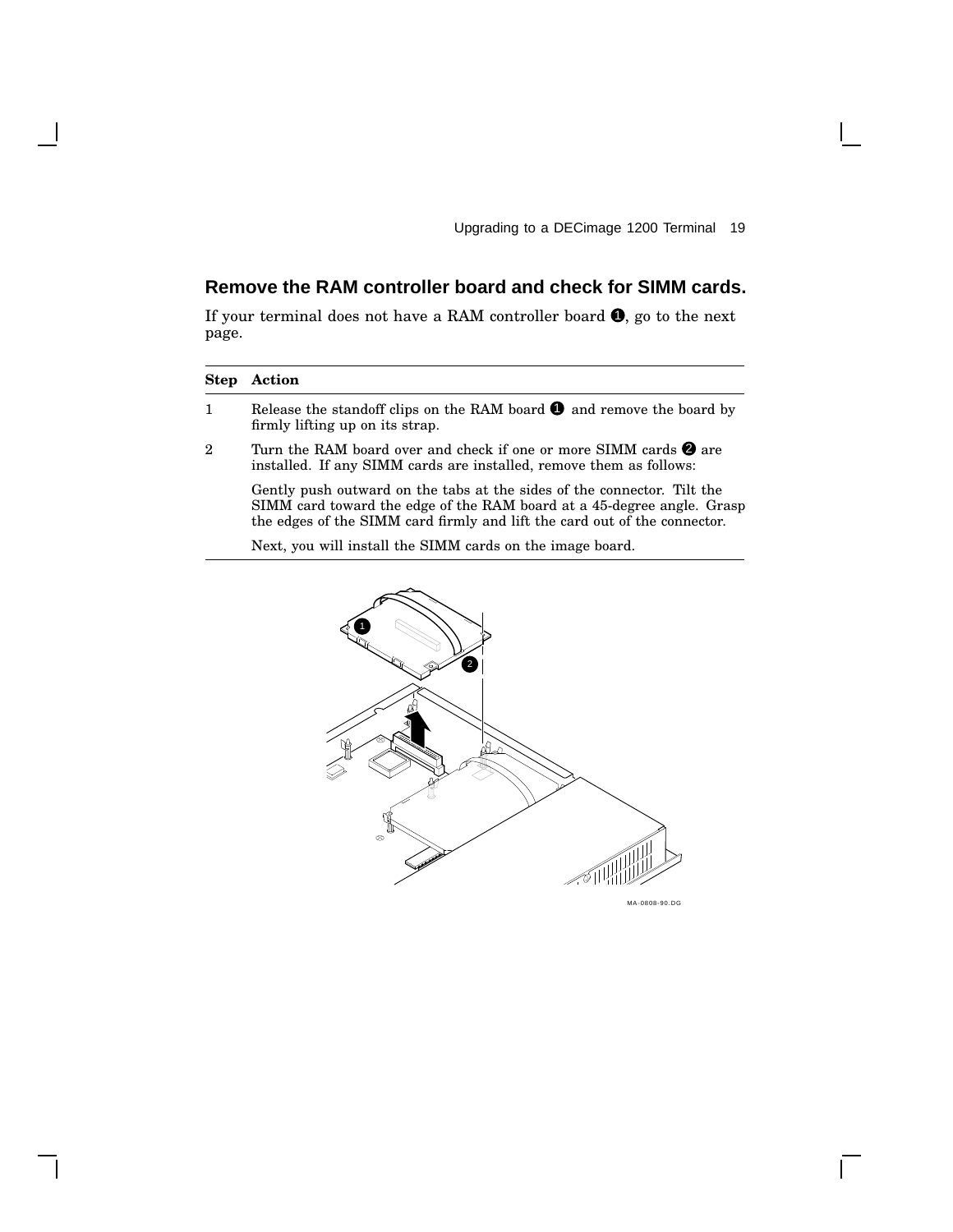#### **Install SIMM cards on the image board.**

If you are not installing SIMM cards, go to the next page. If you ordered optional SIMM cards or removed SIMM cards from the RAM controller board, install them on the image board.

#### **CAUTION**

**SIMM cards can be damaged by electrostatic discharge. Handle a card by its edges and avoid contact with the gold fingers on the card.**

| Step         | <b>Action</b>                                                                                                                                                                                                                                 |  |  |  |
|--------------|-----------------------------------------------------------------------------------------------------------------------------------------------------------------------------------------------------------------------------------------------|--|--|--|
| $\mathbf{1}$ | Remove the SIMM cards from the shipping bag and place them on top of<br>the power supply's metal cover. This prevents electrostatic damage.                                                                                                   |  |  |  |
| 2            | Install the first SIMM card in the connector labeled 2MB, the second<br>SIMM in 3MB, and the last SIMM in 4MB.                                                                                                                                |  |  |  |
|              | Insert the SIMM card into the connector at a 45-degree angle. Face<br>the components on the SIMM card toward the components on the<br>image board. Line up the center key slot on the SIMM card with the<br>connector key on the image board. |  |  |  |
|              | Push down on the top of the card to seat it in the connector.                                                                                                                                                                                 |  |  |  |
|              | Raise the SIMM card into a standup position, until both sides of the<br>card lock into the connector tabs.                                                                                                                                    |  |  |  |
|              | 2MB<br>MA-0508-90.DG                                                                                                                                                                                                                          |  |  |  |
|              |                                                                                                                                                                                                                                               |  |  |  |

**To remove the SIMM card:** Gently push outward on the tabs at the sides of the connector. Tilt the SIMM card toward the edge of the image board at a 45-degree angle. Grasp the edges of the SIMM card firmly and lift the card out of the connector.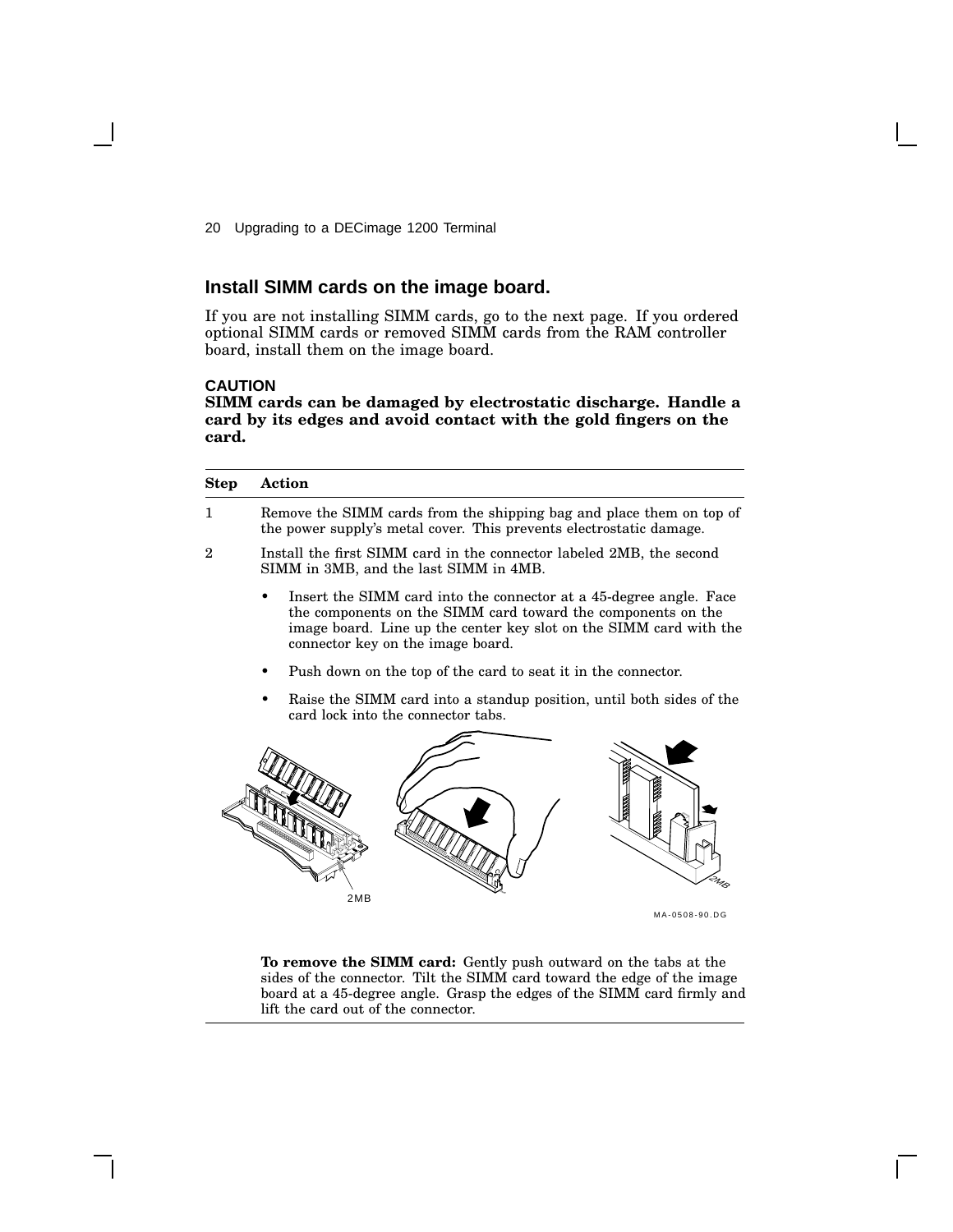## **Install the image board in the system box.**

| <b>Step</b>    | <b>Action</b>                                                                                                                                                                |
|----------------|------------------------------------------------------------------------------------------------------------------------------------------------------------------------------|
| $\mathbf{1}$   | Firmly bend and twist the standoff $\bigcirc$ to break it and remove it. It is<br>normal for the broken piece to remain inside the system box.                               |
| $\overline{2}$ | Install three new standoffs to support the image board: $\bullet$ is unkeyed and<br><b>O</b> and <b>O</b> are keyed.                                                         |
| 3              | Grasp both straps of the image board.                                                                                                                                        |
| 4              | Carefully place the board on top of its connector and standoffs. Use the<br>standoffs as guides to align the connector on the board with the connector<br>in the system box. |

5 Press down firmly on the wide end of the board to seat the connector. Then press down on the edges of the board to lock each of the six standoff clips.

#### **CAUTION**





GSF\_1362\_89.DG MA-0254-90.DG

 $\mathbf{L}$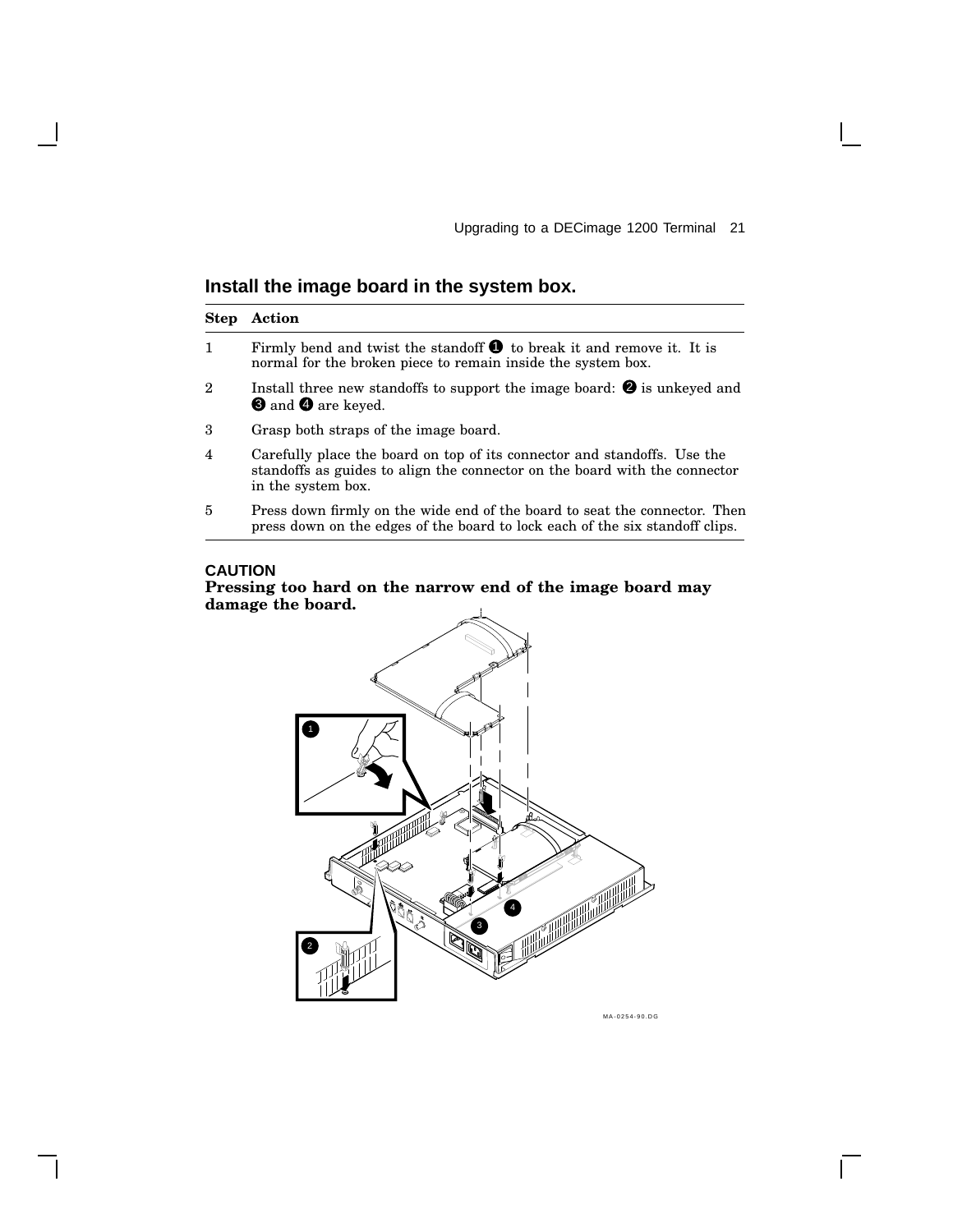#### **Install the new ROM board and verify the installation.**

| <b>Step</b>    | Action                                                                                                                                                                            |
|----------------|-----------------------------------------------------------------------------------------------------------------------------------------------------------------------------------|
| $\mathbf{1}$   | The ROM board is next to the image board. Remove the old ROM board<br>from the system box by releasing the board's stand off clips and pulling up<br>firmly on the board's strap. |
| $\overline{2}$ | Unpack the new ROM board and install it in the system box. Align the<br>board with its connector, press firmly in place, and lock the standoff clips.                             |
| 3              | Install the system box cover.                                                                                                                                                     |
| 4              | Reconnect all cables to the monitor and the system box.                                                                                                                           |
| 5              | Turn on the power switches on the system box and monitor.                                                                                                                         |
| <b>NOTE</b>    | If the sereon annoars snowy the monitor selection switch may be set to                                                                                                            |

**If the screen appears snowy, the monitor selection switch may be set to the wrong position. To correct the problem, change the monitor selection switch setting and turn the system box power off and on again.**

6 Go to the next section to verify the memory installation.

## **Verifying the Memory Installation**

After you power up the monitor and system box, the Terminal Manager window should appear on your screen.

Verify that the number on the right side of the Memory Remaining scale displays the correct number of megabytes in your system.

| <b>Standard</b> | Optional    | $=$ | <b>Number Displayed</b> |
|-----------------|-------------|-----|-------------------------|
| 2 megabytes     | 1 megabyte  |     | ЗM                      |
|                 | 2 megabytes |     | 4M                      |

#### **The installation procedure is complete.**

Continue to refer to your VT1000 or VT1200 *Installing and Using ...* guide for information on using your DECimage 1200 terminal.

#### **NOTE**

**If you had problems with the installation, review the installation steps carefully. If the problem continues, refer to the ''Solving Problems'' chapter in your VT1000 or VT1200** *Installing and Using ...* **guide.**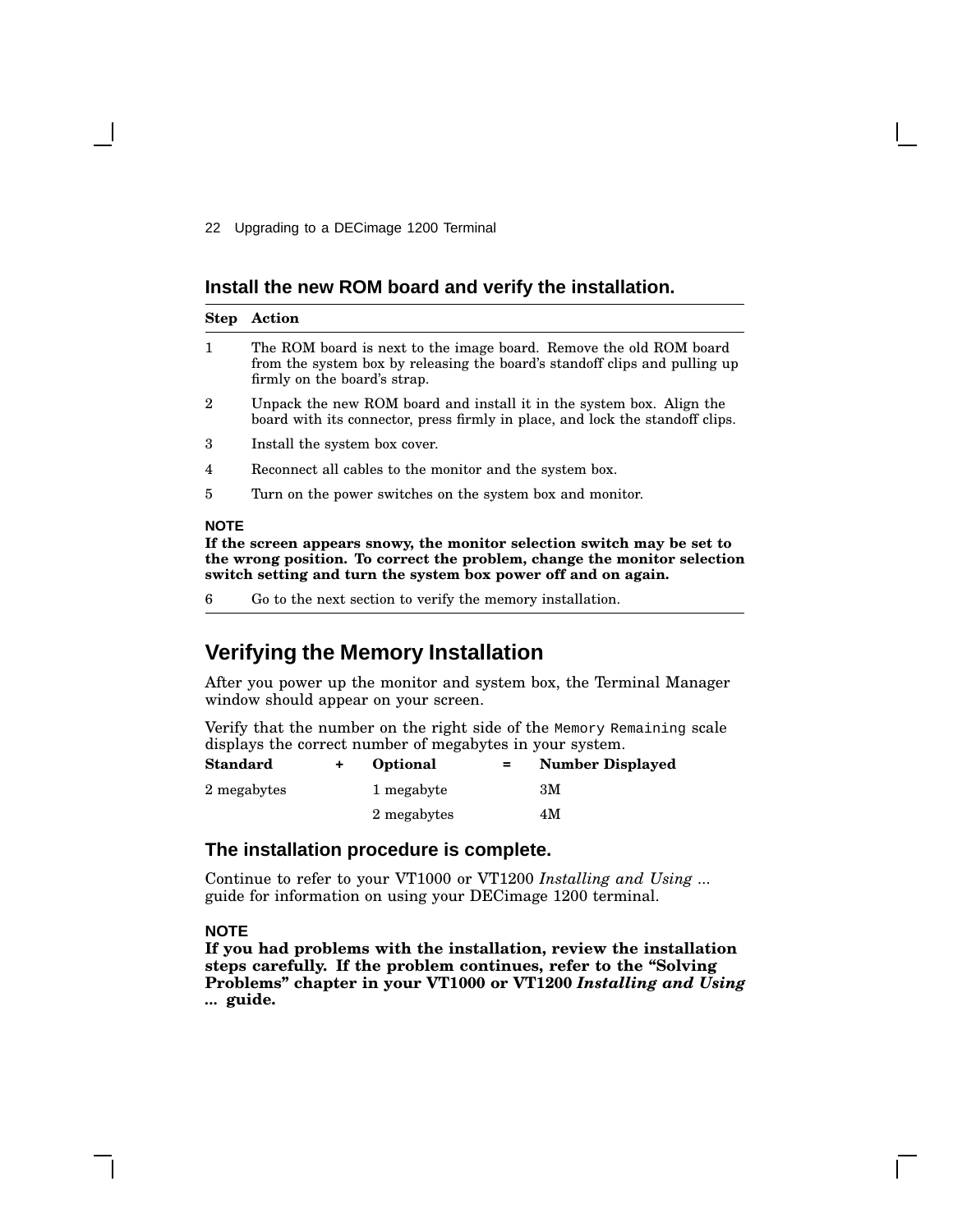## **5**

**Improving Hard-to-Read Images**

This chapter describes how to improve images that are hard to read on the screen. For example, you may have scanned-in images that are too light or dark, streaked, or smudged. You can use the Customize Image dialog box to improve the image currently displayed on the screen.

#### **NOTE**

**Before using the dialog box, make sure you set the brightness and contrast controls on your monitor. See your monitor's installation guide for instructions.**

## **How Does the Terminal Display an Image?**

Your terminal displays text characters and graphic images as a series of dots (pixels) on the monitor's screen. The terminal reads the information for each dot from the image's source file. A typical source file for a printable document stores images at a resolution of 200 or 300 dots/inch.

The terminal displays images at a resolution of approximately 100 dots/inch. Terminals and monitors generally have a lower resolution than printers.

As a result, images that are flawed in the source file may be unreadable when displayed. For example, suppose you have a document with a broken E character. The character may be readable in the source file, but unreadable when the terminal displays it on the monitor's screen.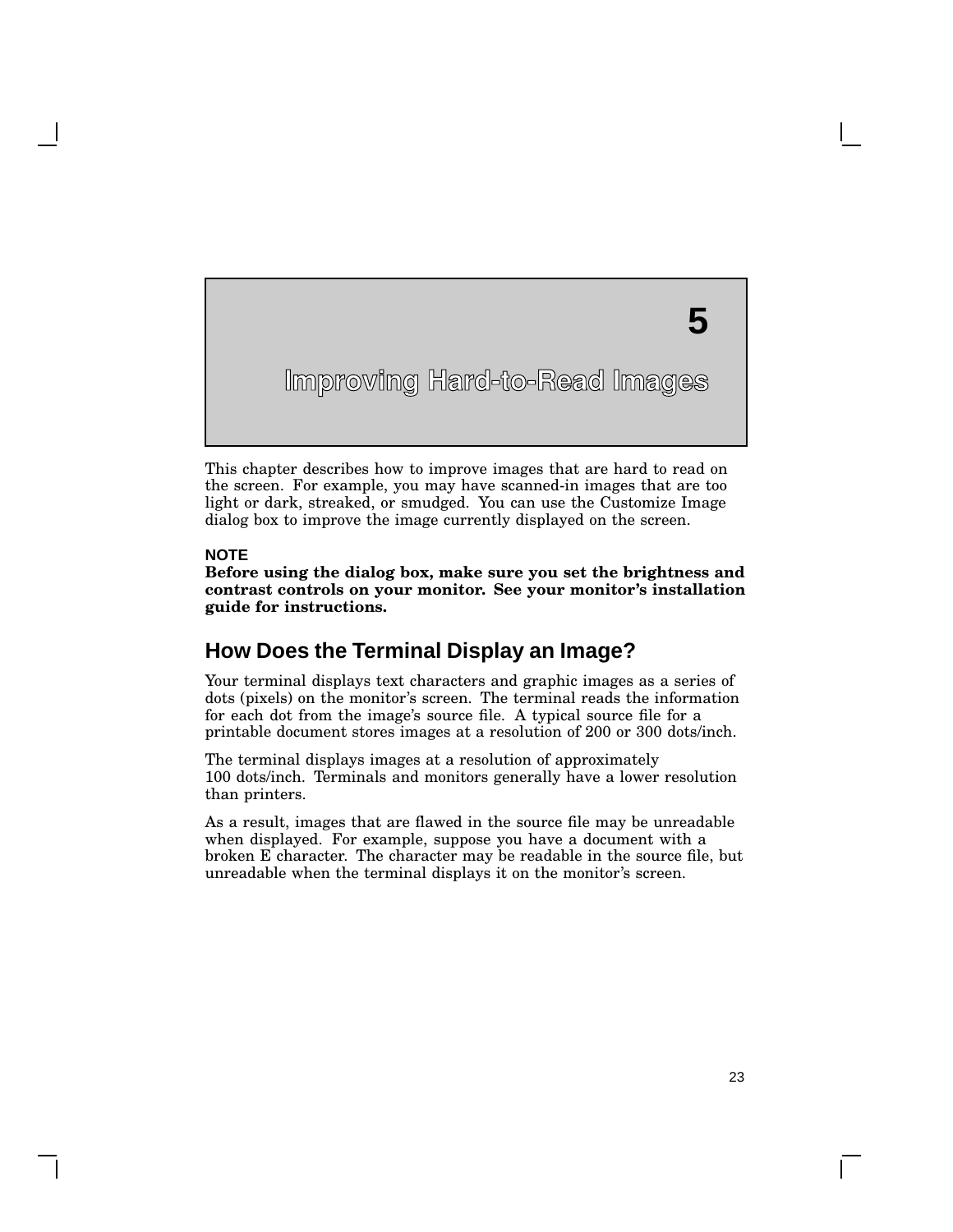24 Improving Hard-to-Read Images

**Stored Displayed**

300 dots/inch

The terminal stores all recognized dots.

100 dots/inch

The terminal displays one out of three dots stored.

LJ−00046−RAGS

## **How Can You Improve an Image?**

If an image in a source file is imperfect or incomplete, you can improve the displayed image by changing its brightness and contrast values. For example, you may be able to improve broken characters enough so they are readable on the screen, by applying brightness or contrast values that fill in the characters.

When you adjust the brightness and contrast values of an image, the terminal recalculates the darkness level (black or white) of the displayed dots that make up the image.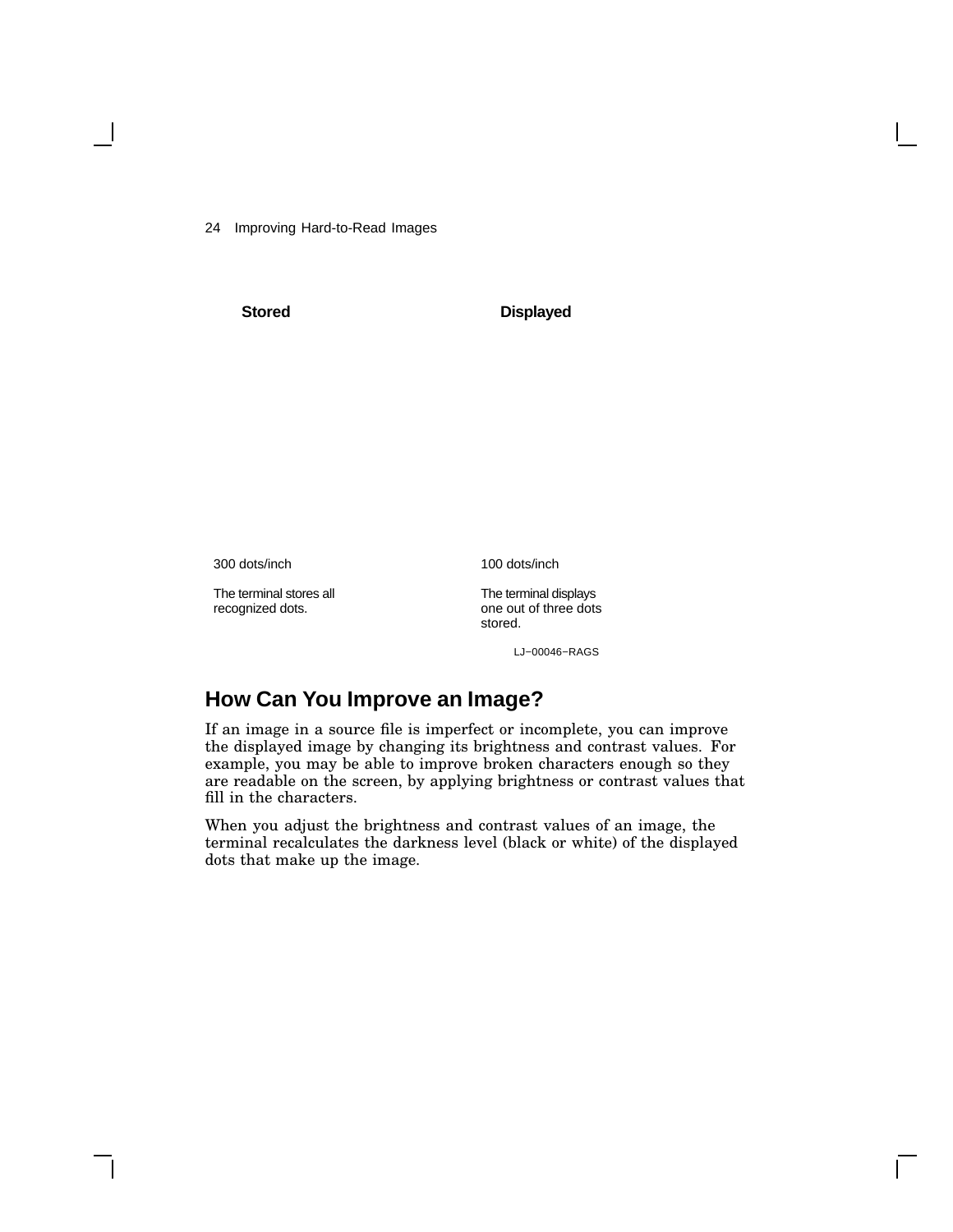## **Displaying the Customize Image Dialog Box**

To display the Customize Image dialog box, choose the **Image** menu item from the Terminal Manager's Customize menu.

1. Point to the **Customize** menu name in the Terminal Manager's menu bar. Click and hold MB1 to pull down the Customize menu.

#### LJ−00043−RAGS

2. Drag the pointer down to the **Image...** menu item. Release MB1 to display the Customize Image dialog box.

The values on the Brightness and Contrast scales represent the last adjustments you made to an image and saved in the terminal's memory. There are two ways to save adjustments:

- Click on the **OK** or **Apply** button in the Customize Image dialog box
- Choose the **Save Current Settings** menu item on the Customize menu in the Terminal Manager window.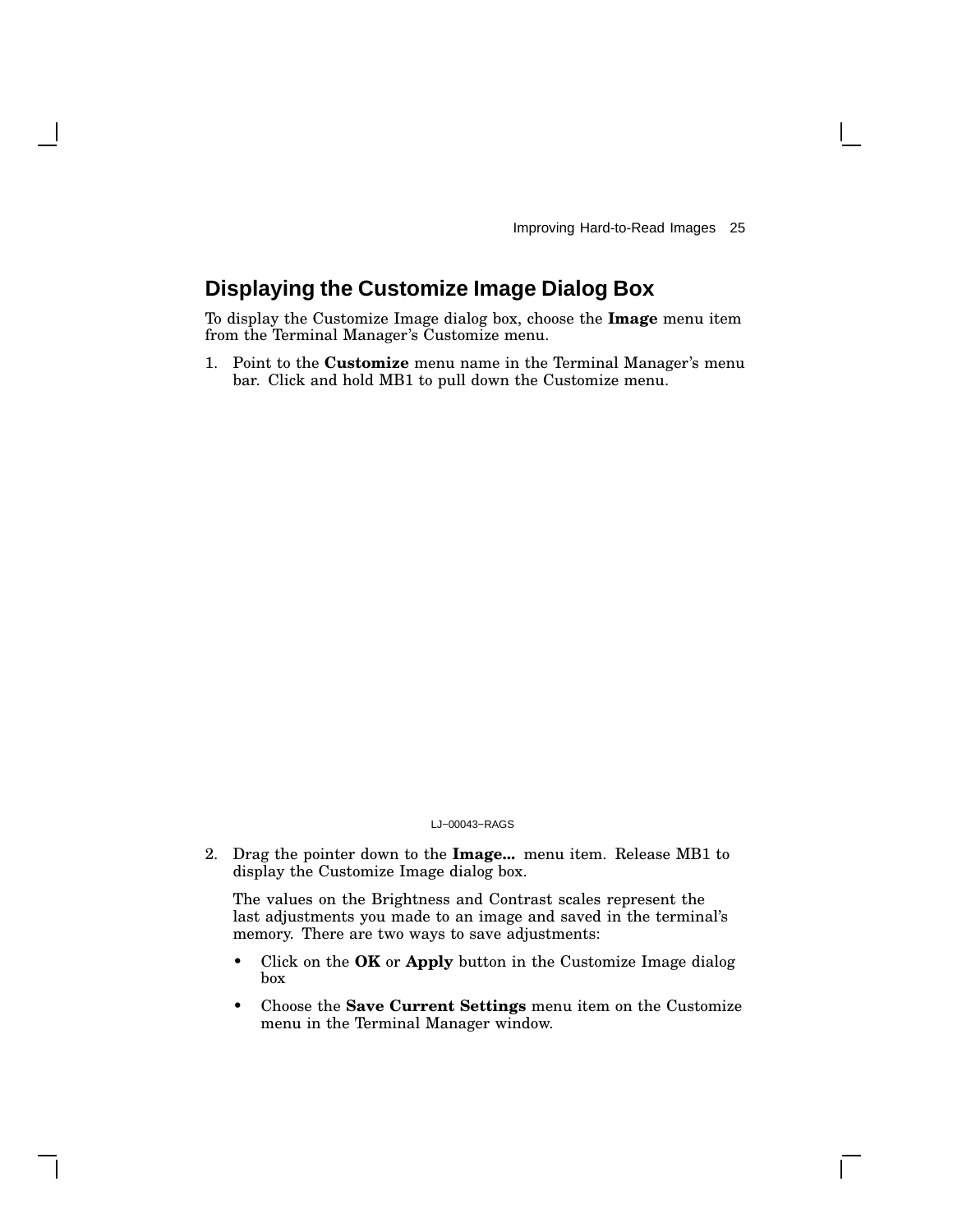26 Improving Hard-to-Read Images

The terminal saves your settings in nonvolatile random access memory (NVR). If you did not save any values, the terminal displays the image with the values at 0.

LJ−00044−RAGS

#### **Adjust**

Normally, this option is disabled so the terminal can calculate its own brightness and contrast values for the displayed image. If you want to change the brightness or contrast values, click on the Enable button.

**Default:** Disable

#### **NOTE**

**Remember to click on the Disable button before the OK button to close the Customize Image dialog box. If you leave Adjust enabled, the terminal may display other images with poor quality.**

#### **Brightness**

This slide bar controls the density of the image on the screen.

Moving the brightness scale to the right darkens the characters and lines in the image.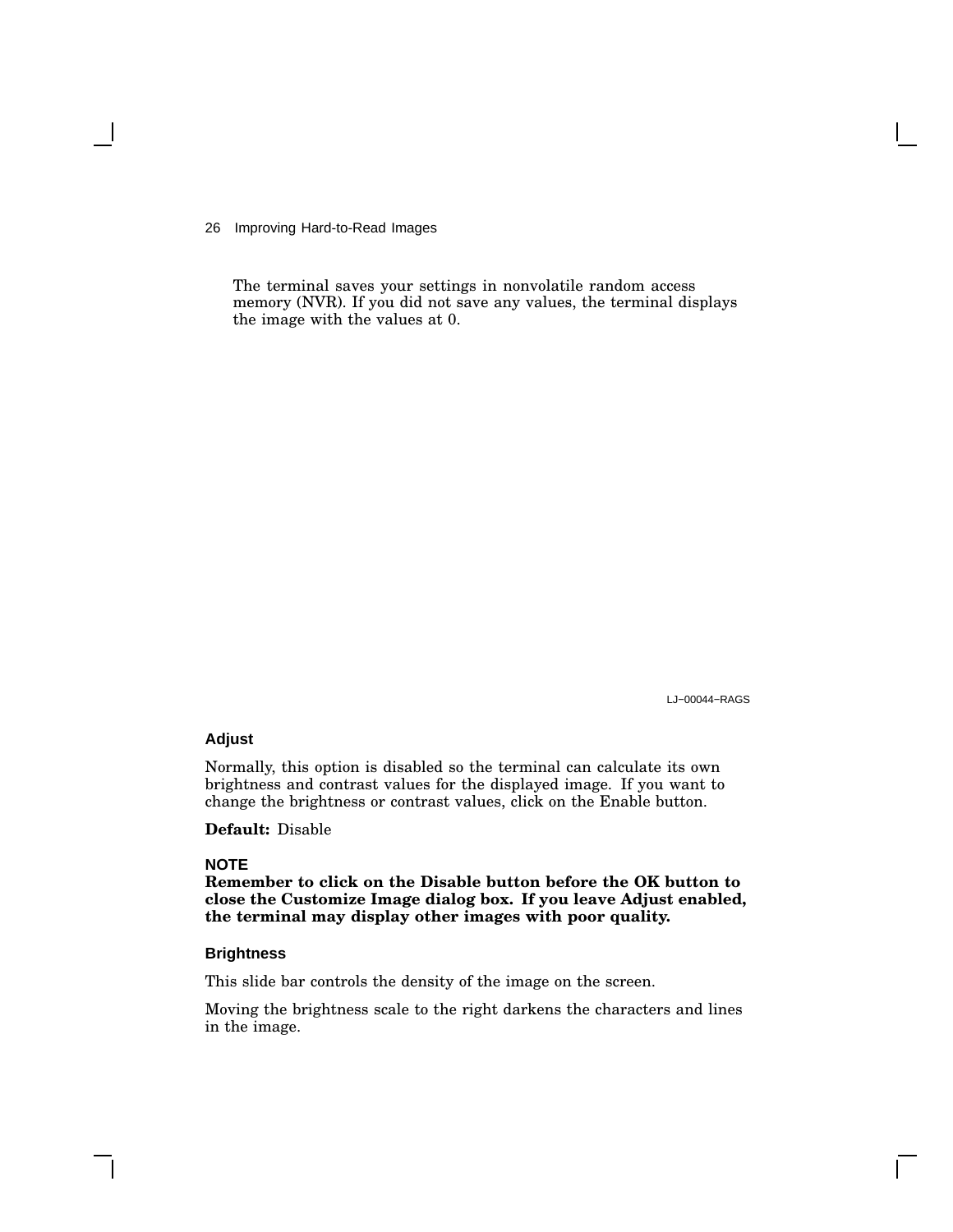The effect is reversed for applications that display light text on a dark background.

**Default:** The last values saved in the Customize Image dialog box.

#### **Contrast**

This slide bar controls the area of dots that are changed by the Brightness slide bar.

For example, if you set the Contrast slide bar and then move the Brightness slide bar to the right, selected areas of the image become darker and thicker.

Moving the Contrast slide bar to the right causes detailed characters and lines to merge. It also causes more background data to appear in the displayed image.

**Default:** The last values saved in the Customize Image dialog box.

## **Customizing the Image**

Most hard-to-read images have broken characters or a smudged background.

#### **NOTE**

**You can make the greatest changes to the image by making small adjustments at the ends of the Brightness and Contrast scales.**

#### **Improving Images with Broken Characters**

You can improve images with incomplete characters by making adjustments to the Brightness and Contrast scales.

- 1. Display the image you want to adjust.
- 2. Click on the **Enable** button in the Customize Image dialog box.
- 3. Click on the Brightness scale pointer and drag the pointer to the right of center, closer to the right end of the scale.
- 4. Click on the **Apply** button in the Customize Image dialog box.
- 5. Redisplay the changed image from your application. Note how the new value changed the image.
- 6. Continue to make adjustments—moving the Brightness scale, clicking on **Apply**, and redisplaying the changed image—until you are satisfied with the results. The Contrast scale setting should be greater than 0 and closer to the left end of the scale.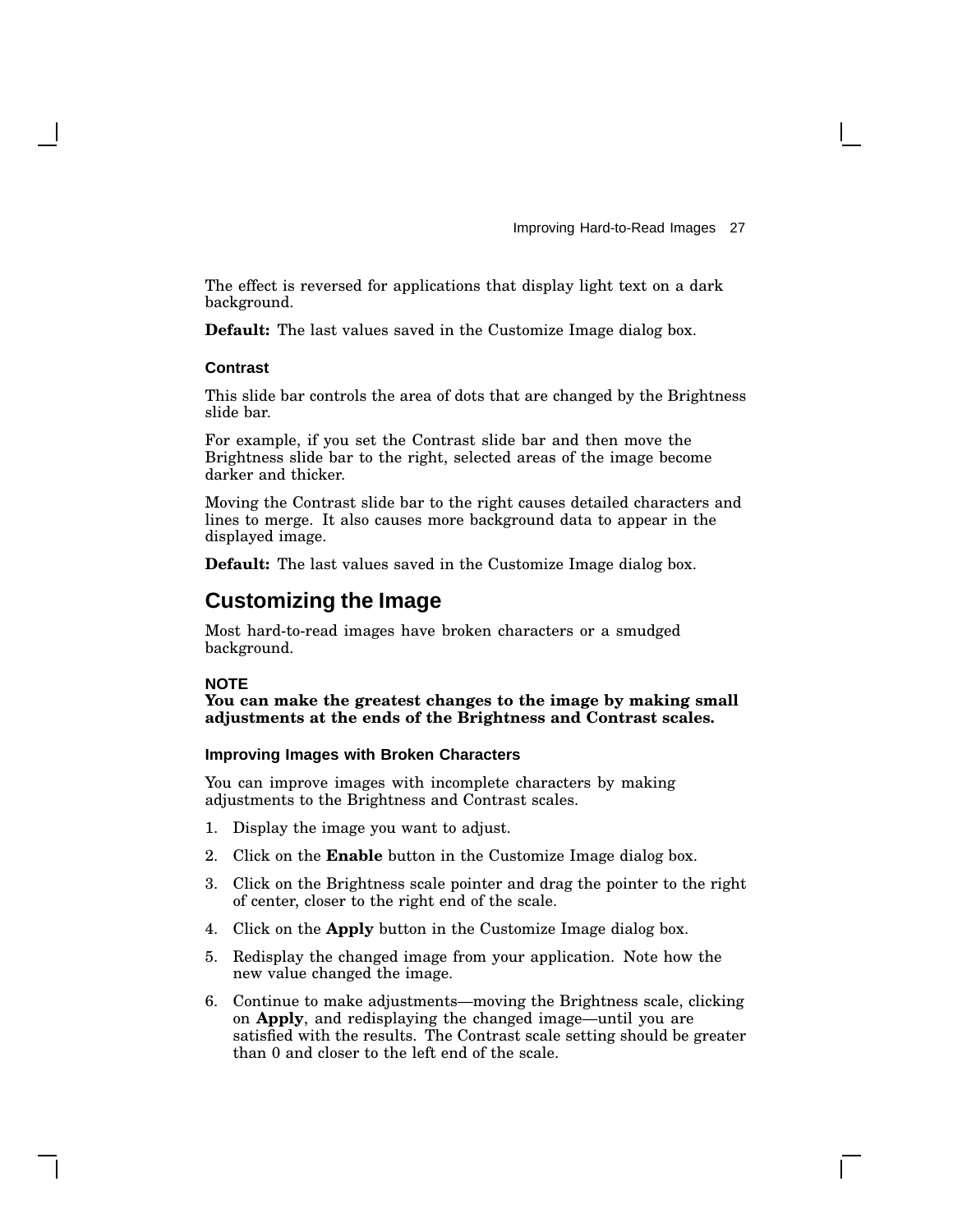- 28 Improving Hard-to-Read Images
- 7. After you finish customizing images, click on the **Disable** button before you click on **Apply**. This allows the terminal to calculate the brightness and contrast values of images.

#### **Improving Images with Smudged Backgrounds**

You can improve images that have smudged backgrounds or smudge marks by adjusting the Brightness and Contrast scales together.

- 1. Display the image you want to adjust.
- 2. Click on the **Enable** button in the Customize Image dialog box.
- 3. Click on the Brightness scale pointer and drag the pointer to the left of center.
- 4. Click on the Contrast scale pointer and drag the pointer closer to the left end of the scale.
- 5. Click on the **Apply** button in the Customize Image dialog box.
- 6. Redisplay the changed image from your application. Note how the new values changed the image.
- 7. Repeat these steps if necessary, making small adjustments until the image is easy to read.
- 8. After you finish customizing images, click on the **Disable** button before you click on **Apply**. This allows the terminal to calculate the brightness and contrast values of images.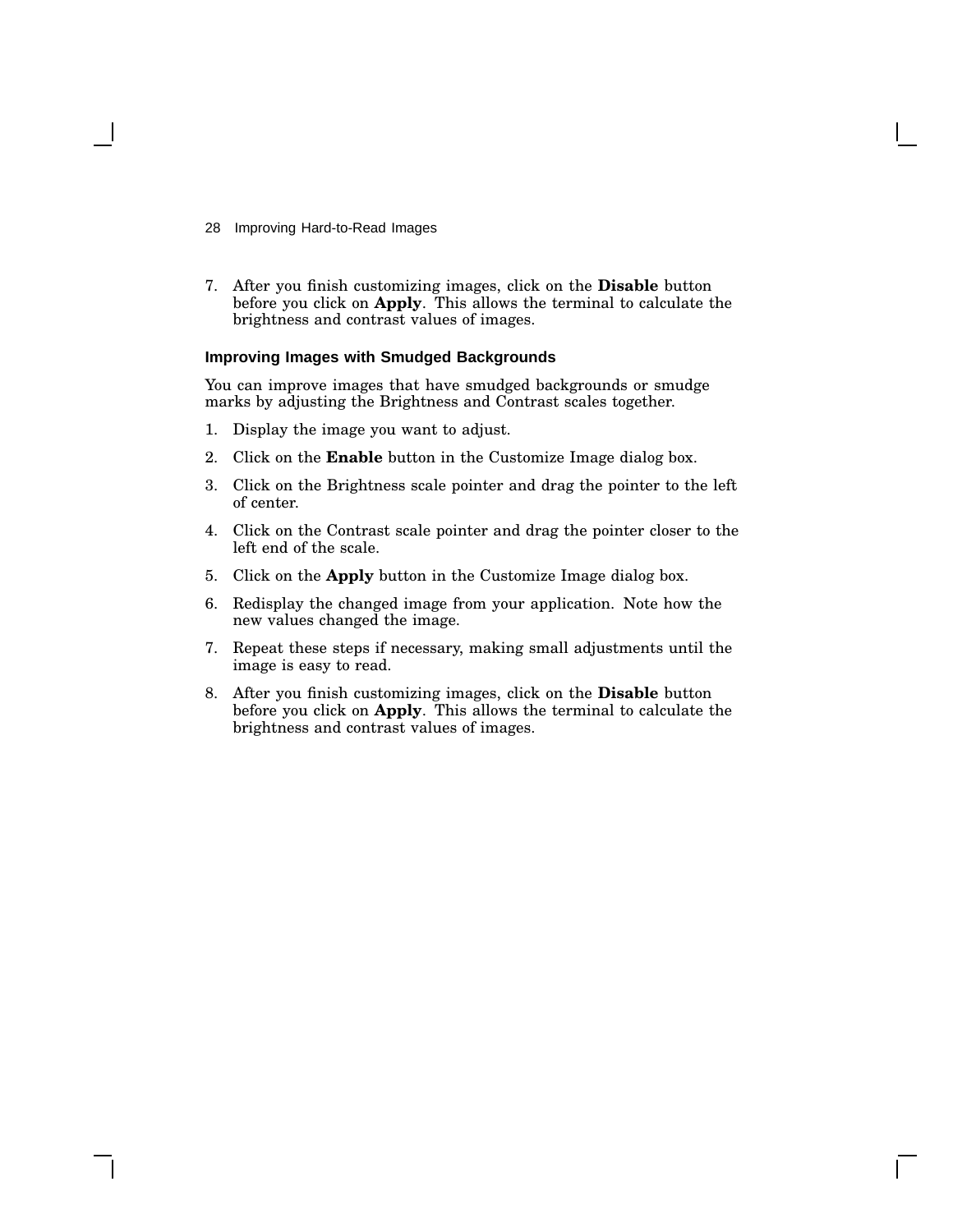# **Solving Problems 6**

This chapter describes image display problems and solutions, for operators and programmers.

For other operating problems, see the "Solving Problems" chapter in *Installing and Using the VT1200 Video Terminal*.

| Symptom                                                                          | <b>Suggested Solution</b>                                                                                                                                                                                              |  |  |
|----------------------------------------------------------------------------------|------------------------------------------------------------------------------------------------------------------------------------------------------------------------------------------------------------------------|--|--|
| <b>Display Problems: Operator-Related</b>                                        |                                                                                                                                                                                                                        |  |  |
| The screen appears snowy.                                                        | Set the monitor selection switch to the correct<br>position.                                                                                                                                                           |  |  |
|                                                                                  | Turn the system box's $\vert \vert \circ \vert$ power switch off<br>1.<br>(O).                                                                                                                                         |  |  |
|                                                                                  | 2.<br>Turn the monitor selection switch setting<br>on the rear of the system box to the correct<br>position (Chapter 2).                                                                                               |  |  |
|                                                                                  | Turn the system box's $\vert \cdot \vert$ o $\vert$ power switch on<br>3.<br>$(1)$ .                                                                                                                                   |  |  |
| The power-up diagnostics<br>are unsuccessful, and the<br>pie graph is distorted. | Replace the ROM board with an image ROM<br>board.                                                                                                                                                                      |  |  |
| The displayed image is<br>incomplete.                                            | Check the image board by running the power-up<br>diagnostics. Turn the system box's $\vert \vert \circ \vert$ power<br>switch off $(0)$ and on $(1)$ . Report the error on<br>the screen to Digital Customer Services. |  |  |

 $\overline{\Gamma}$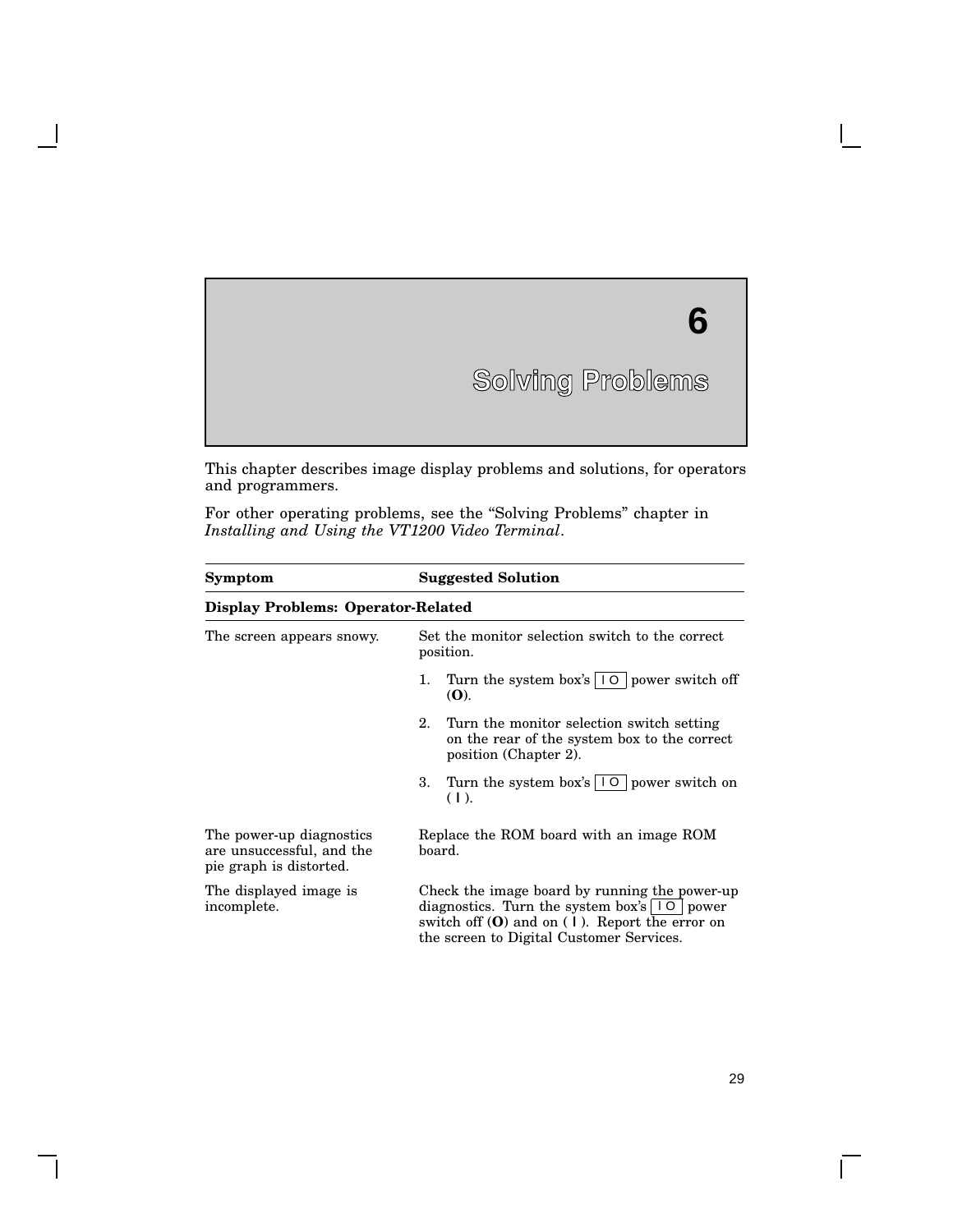#### 30 Solving Problems

#### **Symptom Suggested Solution Display Problems: Operator-Related** Different images have different display qualities, or the quality changes when the application changes the image size. The **Adjust** button in the Customize Image dialog box is enabled. Click on **Disable** to allow the terminal to calculate the brightness and contrast values of the image. The terminal stops operating or displays error code 28 on the screen. The terminal ran out of memory. Turn the system box's l O power switch off (**O**) and on ( **|** ) to recover. Use fewer windows.

#### **Display Problems: Programmer-Related**

| The client receives a Bad<br>Request X error.                              | Do not invoke an XIE request that is not<br>implemented.                                                                                                                           |  |  |
|----------------------------------------------------------------------------|------------------------------------------------------------------------------------------------------------------------------------------------------------------------------------|--|--|
| The client receives a Bad<br>Request or Bad Match or<br>Bad Value X error. | Do not invoke an XIE protocol request that is<br>implemented, but violates its restricted use. This<br>includes attempts to:                                                       |  |  |
|                                                                            | Create non-bitonal image objects.                                                                                                                                                  |  |  |
|                                                                            | Transport from the server to the client.                                                                                                                                           |  |  |
|                                                                            | Transport DCT compressed data.                                                                                                                                                     |  |  |
|                                                                            |                                                                                                                                                                                    |  |  |
| The client receives a Bad<br>Match or Bad Value X<br>error.                | Ensure that the parameters passed to the<br>protocol requests function are properly coded<br>and within range limits.                                                              |  |  |
| The client receives a Alloc<br>X error.                                    | Use less server resources when the XIE request<br>generating the error is invoked. For example,<br>reduce the number of windows, the number of<br>images in the server, and so on. |  |  |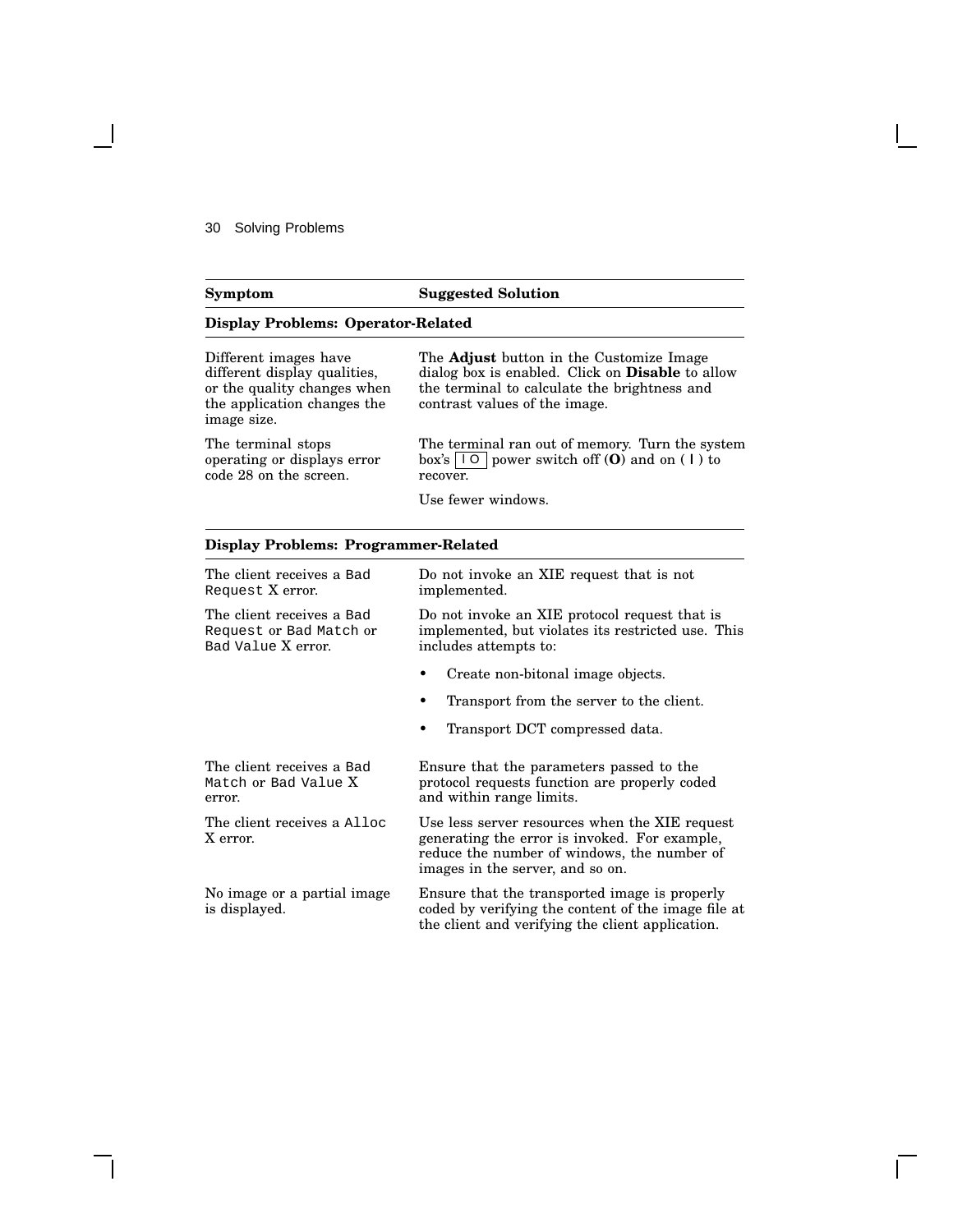Solving Problems 31

 $\mathsf{L}$ 

## **Symptom Suggested Solution Display Problems: Programmer-Related** Check the image board by running the power-up diagnostics. Turn the system box's |  $\vert \circ \vert$  power switch off (**O**) and on ( **|** ). Report the error on the screen to Digital Customer Services.

 $\mathbf l$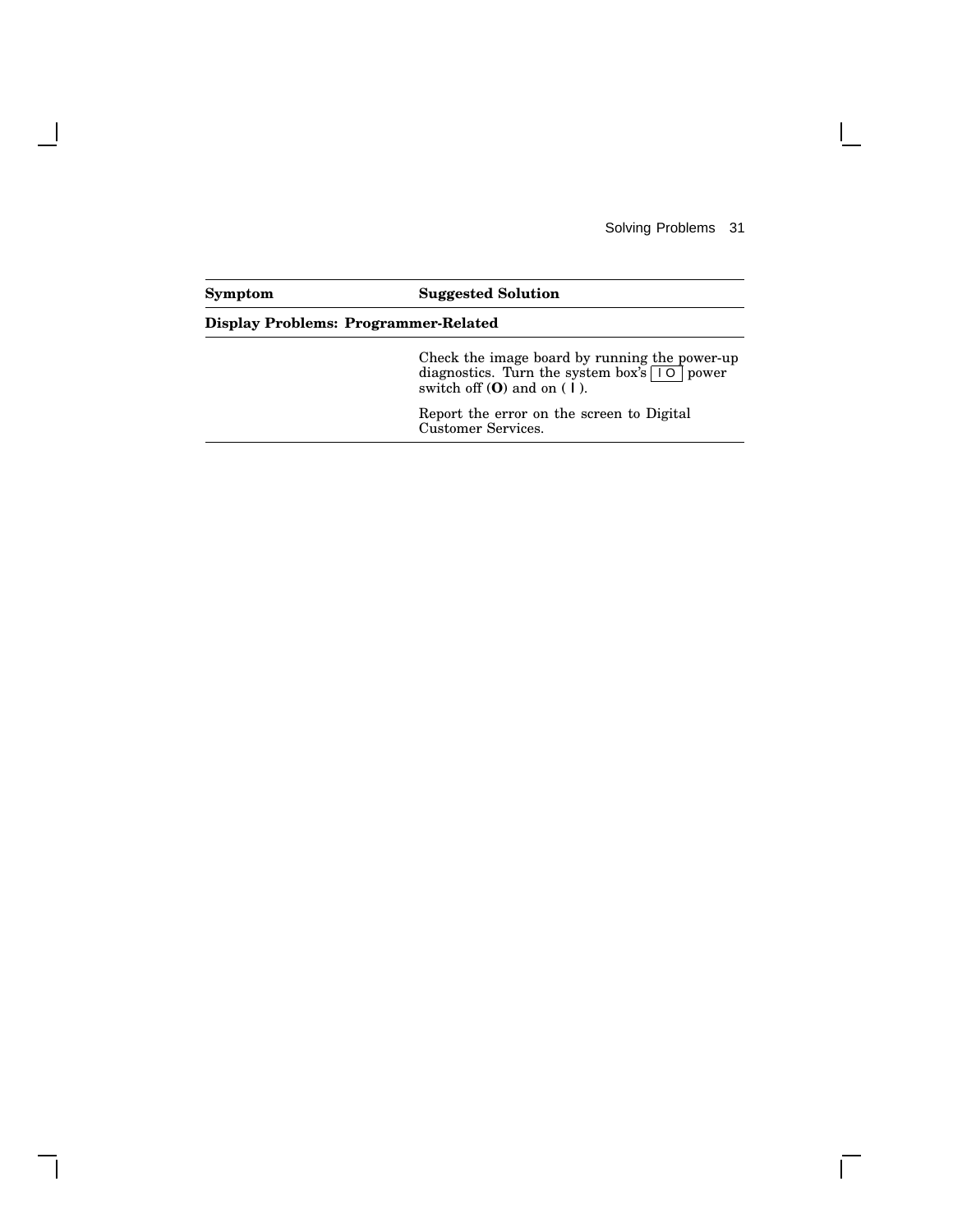# **A** Specifications

 $\overline{\Gamma}$ 

This appendix lists site planning specifications for the VR315 and VR319 monitors. Refer to the ''Specifications'' appendix in the *Installing and Using the VT1200 Video Terminal* guide for additional information.

## **Site Planning**

**Specifications**

**A**

|               | Weight            | Height              | Width               | Depth               |
|---------------|-------------------|---------------------|---------------------|---------------------|
| VR315 monitor | $13 \text{ kg}$   | $400$ mm            | $400$ mm            | $395 \text{ mm}$    |
|               | (29 lb)           | $(15.7 \text{ in})$ | $(15.7 \text{ in})$ | $(15.4 \text{ in})$ |
| VR319 monitor | $27.2 \text{ kg}$ | $457$ mm            | $495$ mm            | $452 \text{ mm}$    |
|               | (60 lb)           | $(18$ in)           | $(19.5 \text{ in})$ | $(17.8 \text{ in})$ |

## **Display**

| VR315 CRT  | 380 mm (15 inch) monochrome screen |
|------------|------------------------------------|
| resolution | $100$ dots/inch                    |
| VR319 CRT  | 485 mm (19 inch) monochrome screen |
| resolution | $100$ dots/inch                    |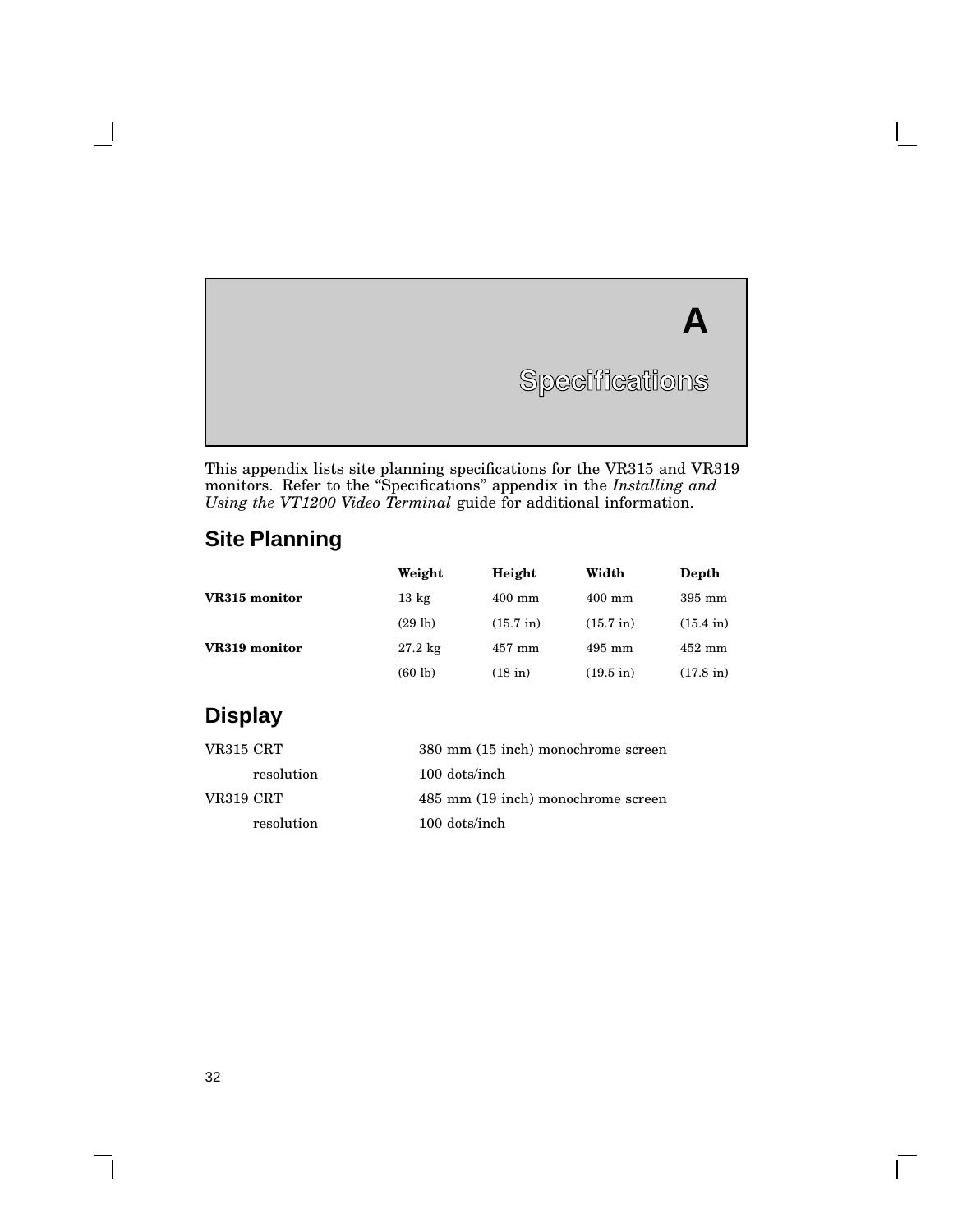# **Options and Documentation B**

This appendix lists the manuals related to the DECimage 1200 video terminal. Refer to the "Options and Documentation" appendix in the *Installing and Using the VT1200 Video Terminal* guide for a listing and ordering information for options, modems, cables, and other manuals.

## **Related Documentation**

| You can order the following related documents from Digital:                                                                                                                                                                       |                            |
|-----------------------------------------------------------------------------------------------------------------------------------------------------------------------------------------------------------------------------------|----------------------------|
| DEC Image Utility Library Programmer Reference Manual<br>Provides programmers with information on how to use<br>software routines to manipulate an image in an X window<br>image extension (XIE) environment.                     | AA-PG62B-TE                |
| DEC Image Utility Library for VMS Installation Guide<br>DEC Image Utility Library for ULTRIX Installation Guide<br>Provides installers with information to install the Image<br>Utility Library on VMS systems or ULTRIX systems. | AA-PG63B-TE<br>AA-PG8AA-TK |
| VT1000 / VT1200 / DECimage 1200 Service Guide<br>Provides qualified service personnel with information<br>to troubleshoot and repair the VT1000, VT1200, and<br>DECimage 1200 terminals.                                          | <b>EK-V1000-SV</b>         |
| VR315 Monitor Service Guide<br>Provides qualified service personnel with information to<br>troubleshoot and repair the VR315 monitor.                                                                                             | $EK-VR315-SV$              |
| VR319 Monitor Service Guide<br>Provides qualified service personnel with information to<br>troubleshoot and repair the VR319 monitor.                                                                                             | $EK-VR319-SV$              |
| VRE01 Service Guide<br>Provides qualified service personnel with information to<br>troubleshoot and repair the VRE01 flat panel display.                                                                                          | EK-VRE01-SV                |

 $\mathbf{L}$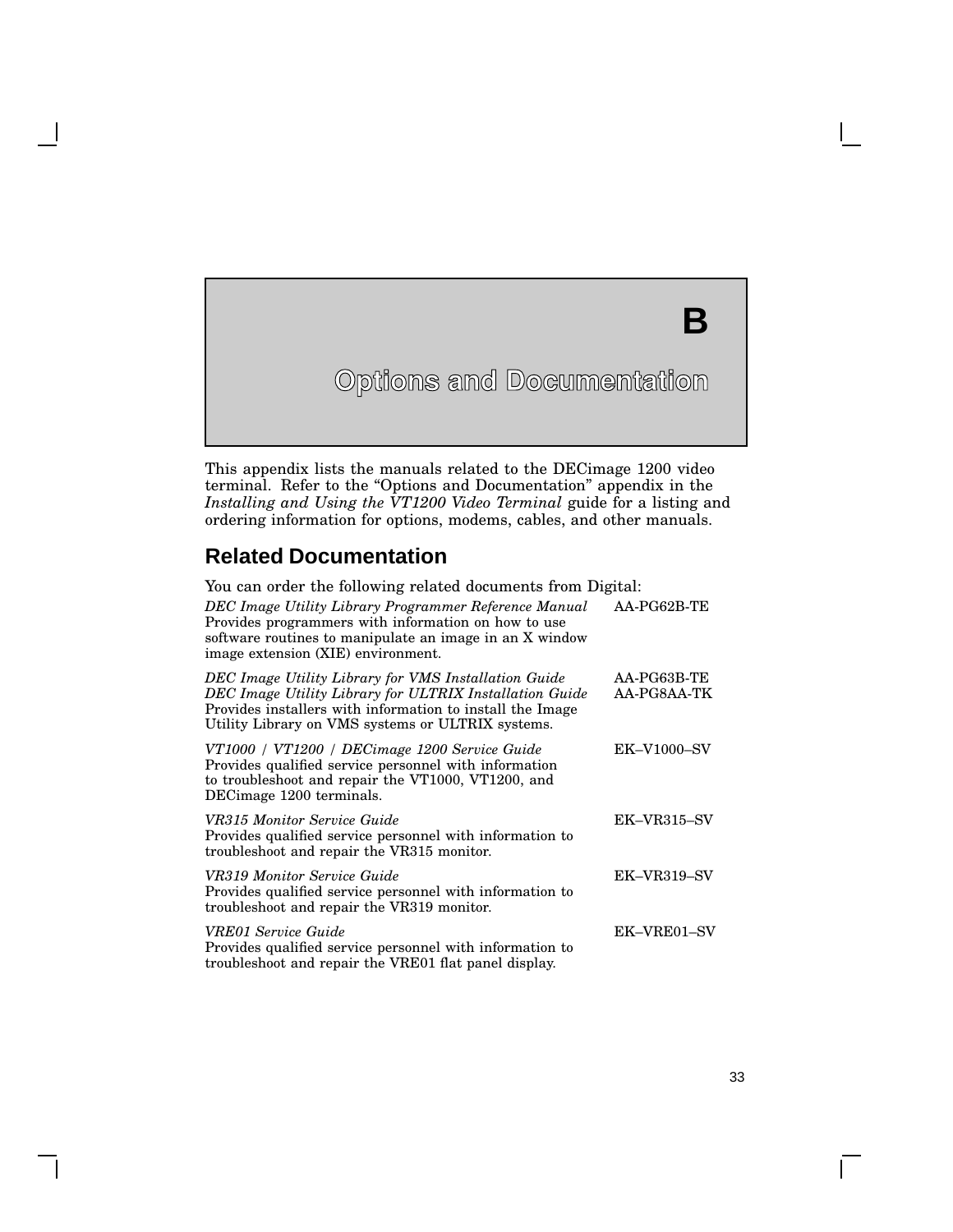**C**

The DECimage 1200 terminal includes X window image extensions (XIE), an extension to the DECwindows server. With XIE:

- The terminal can handle compressed images for display.
- The server can manipulate the images while accepting user input and client-based application programs.

The XIE server for the terminal uses a subset of the XIE protocol to display document-size, bitonal images only.

## **The XIE Subset**

Table C–1 lists the XIE requests that the terminal supports. When you use XIE requests in programs, you must obey the following rules and restrictions so your program will be compatible with the XIE server.

#### **Pipelines**

**C**

#### **Always use pipelines to display images on the terminal.**

XIE uses process control services, known as *pipelines*, to allow a client to create and execute linear, macro-like assemblies of protocol primitives. Pipelining is a single threaded list of XIE protocol functions through which image data flows sequentially.

When you construct pipelines for the terminal, the following restrictions apply:

- Pipeline definitions
	- Must use the following functions only: scale, crop, rotate, mirror, and export.
	- Must not have more than one scale, crop, rotate, mirror, and export function.
	- Must always end with the export function.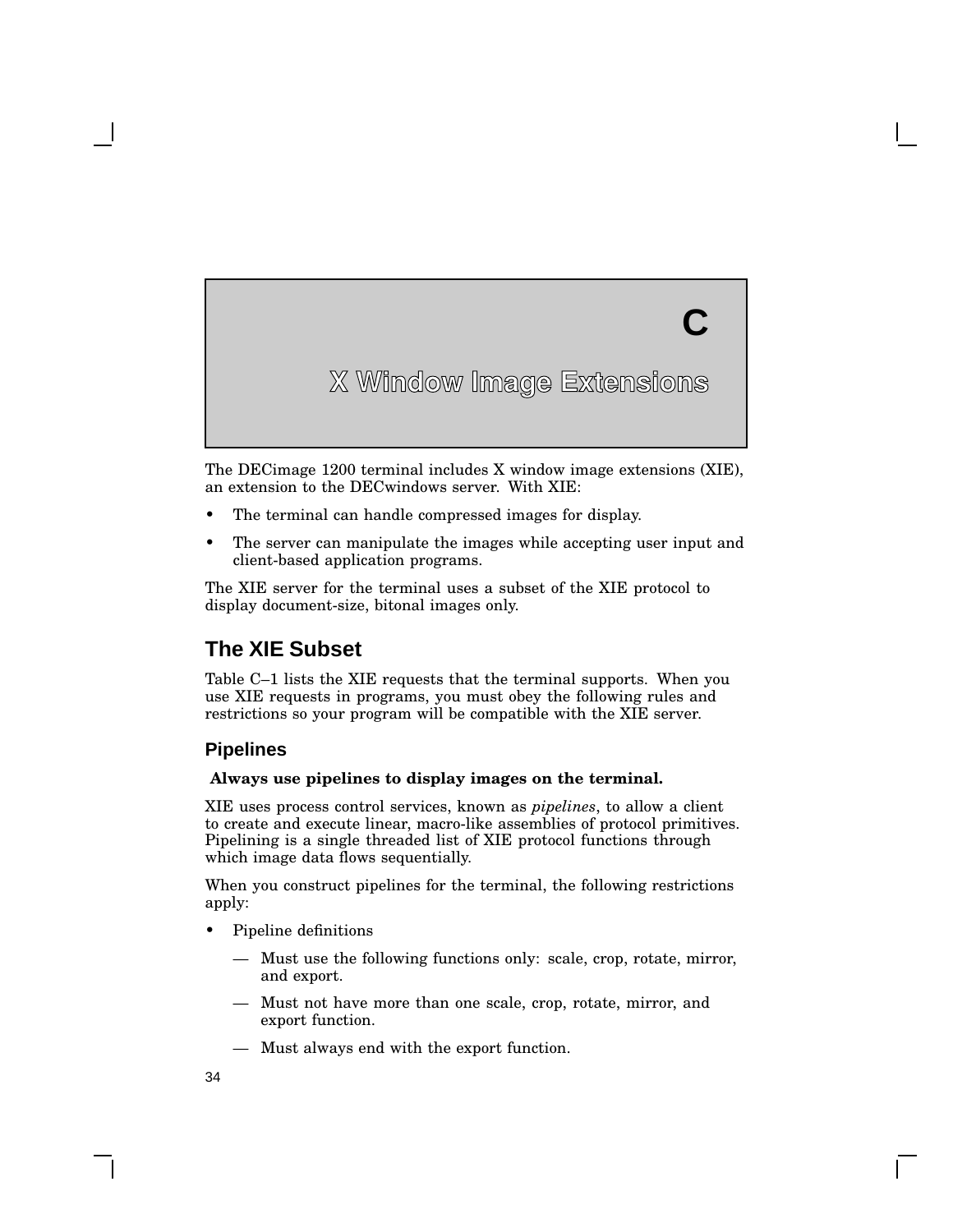- Prefer the following order: scale, crop, rotate, mirror, and export.
- Must be limited to 15 pipeline definitions at one time.
- After you display an image, free the resources used by the rendered image. Also, rerender from the transported image, if necessary.
- Specify a request to rotate as 0, 90, 180, or 270 degrees only.
- Specify the width and height to be 0, or to match the width and height of the rotated source image. XIE ignores other values.
- Specify the XIEP TAP PHOTOFLO request after the creation of the photoflo, which is when no elements are added to the pipeline. XIE ignores other taps.

#### **Decompression Constraints**

XIE limits image decompression to CCITT Group 3 and 4 images with scaling widths of less than or equal to 32768 pixels. CCITT is the *Comitè Consultatif International de Télégraphique et Téléphonique*, a standards committee for the communication industry in Europe.

#### **Scaling Constraints of the XIE Server**

The server may adjust the scale factors used by the image board from those specified in the XIEP\_SCALE request. Any adjustment will be close to the specified scale, but will not exceed the specified scale.

The server restricts the scale factors because of the word size of the image accelerator. To scale *A* pixels to *B* pixels, find the corresponding *M* and *N*, respectively, that satisfy the following constraints.  $N/M$  should be as close as possible to  $B/A$ , without exceeding  $B/A$ .

• When scaling down  $(A \geq B, M \geq N)$ , the constraints are

 $N < 64$ , then  $N < M < N + 64$ 

• When scaling up  $(A \leq B, M \leq N)$ , the constraints are

 $M < 64$ , then  $M$   $\leq$   $N$   $\leq$   $M$   $+$   $64$ 

#### **XCopyArea and XCopyPlane Constraint**

When displaying an image by copying from a pixmap to a partially occluded window using XCopyArea or XCopyPlane, Xie may display some or all of the image in reverse video in the window that is partially occluded. You can correct the video sense of the image by removing the occlusion and causing the image to be displayed again.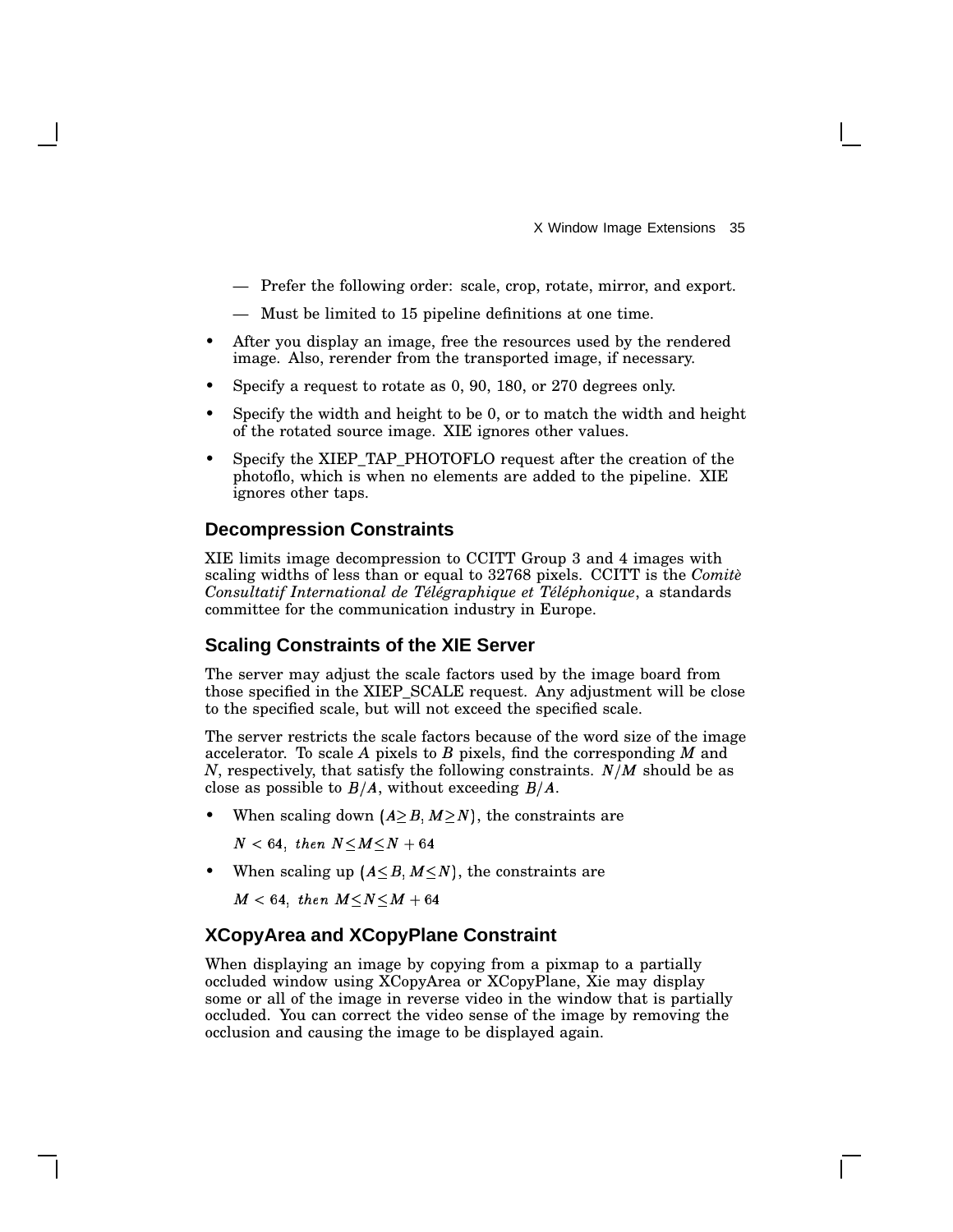## **XIE Functions**

Table C–1 describes the XIE functions that the terminal supports. The table also describes restrictions for each function.

| <b>Session Services</b>  | <b>Description</b>                                                                                                        |
|--------------------------|---------------------------------------------------------------------------------------------------------------------------|
| XIEP_INIT_SESSION        | Begins a client-extension server session.                                                                                 |
|                          | <b>Restrictions:</b> None.                                                                                                |
| XIEP_SET_OP_DEFAULTS     | Establishes or modifies operational defaults.                                                                             |
|                          | <b>Restrictions:</b> Bits/pixel parameter value<br>must be 1.                                                             |
| XIEP_QUERY_OP_DEFAULTS   | Queries operational defaults.                                                                                             |
|                          | <b>Restrictions:</b> None.                                                                                                |
| XIEP_TERM_SESSION        | Ends a client-extension server session.                                                                                   |
|                          | <b>Restrictions:</b> None.                                                                                                |
| <b>Resource Services</b> | <b>Description</b>                                                                                                        |
|                          |                                                                                                                           |
| XIEP_CREATE_BY_VALUE     | Creates a new server resource object.                                                                                     |
|                          | <b>Restrictions:</b> Resource-manipulation<br>parameter values are restricted to those<br>compatible with bitonal images. |
| XIEP CREATE BY           | Creates a new server resource object.                                                                                     |
| <b>REFERENCE</b>         | <b>Restrictions:</b> Resource-manipulation<br>parameter values are restricted to those<br>compatible with bitonal images. |
| XIEP_DELETE_RESOURCE     | Deletes an existing resource object.                                                                                      |

**Table C–1 XIE Functions in the DECimage 1200 Terminal**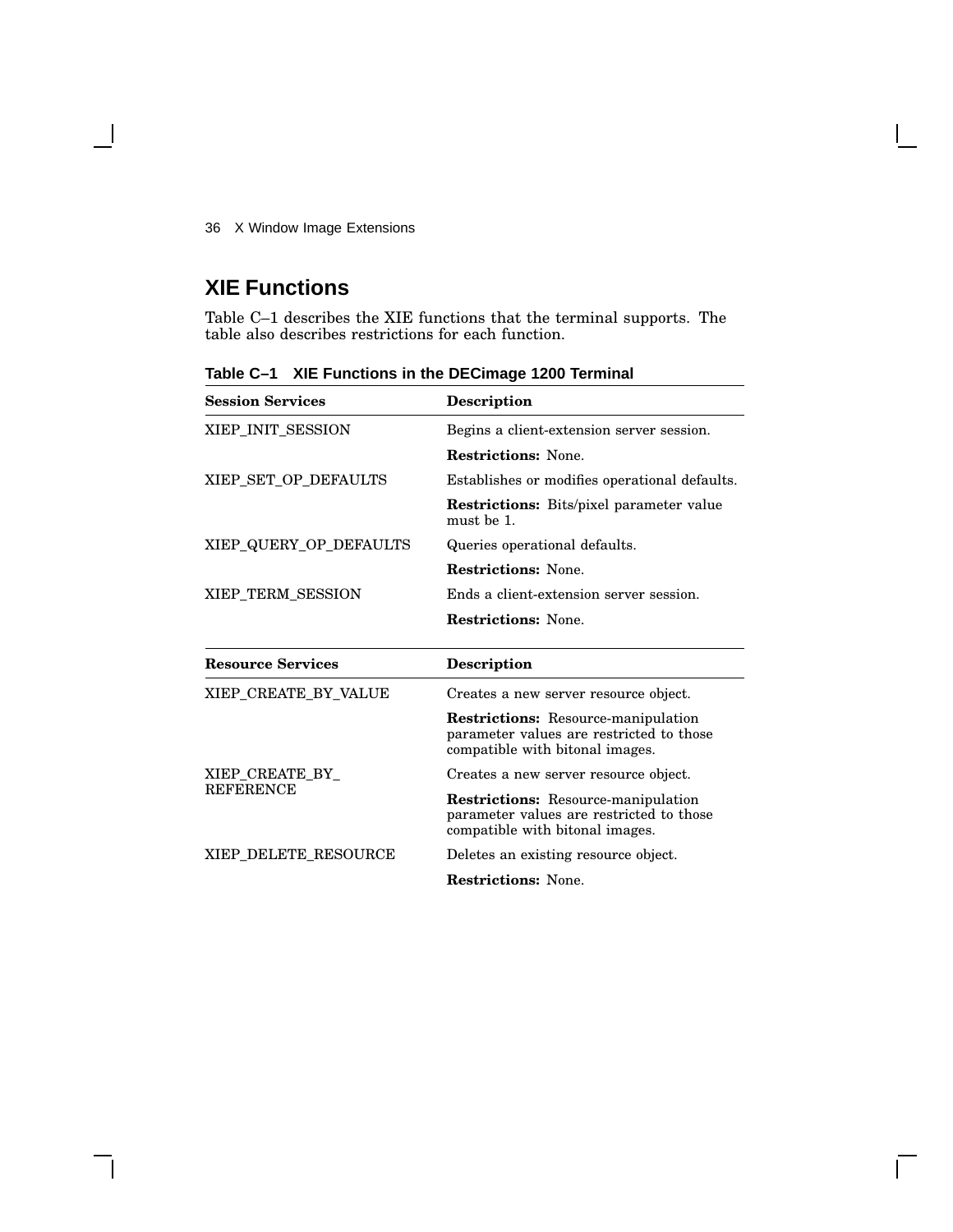$\overline{\Gamma}$ 

| <b>Resource Services</b>  | <b>Description</b>                                                                                                 |
|---------------------------|--------------------------------------------------------------------------------------------------------------------|
| XIEP_QUERY_RESOURCE       | Queries an existing server resource object.                                                                        |
|                           | Restrictions: Resource-manipulation<br>parameter values are restricted to those<br>compatible with bitonal images. |
| XIEP_EXPORT               | Creates a new server PIXMAP resource<br>object.                                                                    |
|                           | <b>Restrictions: None.</b>                                                                                         |
| XIEP_FREE_EXPORT          | Frees the export context.                                                                                          |
|                           | <b>Restrictions: None.</b>                                                                                         |
| XIEP_QUERY_EXPORT         | Queries the export context.                                                                                        |
|                           | <b>Restrictions: None.</b>                                                                                         |
| <b>Transport Services</b> | <b>Description</b>                                                                                                 |
| XIEP SET TRANSPORT        | Establishes the required transport context<br>information.                                                         |
|                           | <b>Restrictions:</b> Does not support a DCT<br>compression scheme.                                                 |
| XIEP_ABORT_TRANSPORT      | Stops the required transport context<br>information.                                                               |
|                           | <b>Restrictions: None.</b>                                                                                         |
| XIEP PUT TILE             | Transports random tiles of uncompressed<br>image data from the client to the server.                               |
|                           | <b>Restrictions: None.</b>                                                                                         |
| XIEP_PUT_STREAM           | Transports a stream of compressed or<br>uncompressed image data from the client<br>to the server.                  |
|                           | <b>Restrictions:</b> Does not support a DCT<br>compression scheme.                                                 |

**Table C–1 (Cont.) XIE Functions in the DECimage 1200 Terminal**

 $\overline{\phantom{a}}$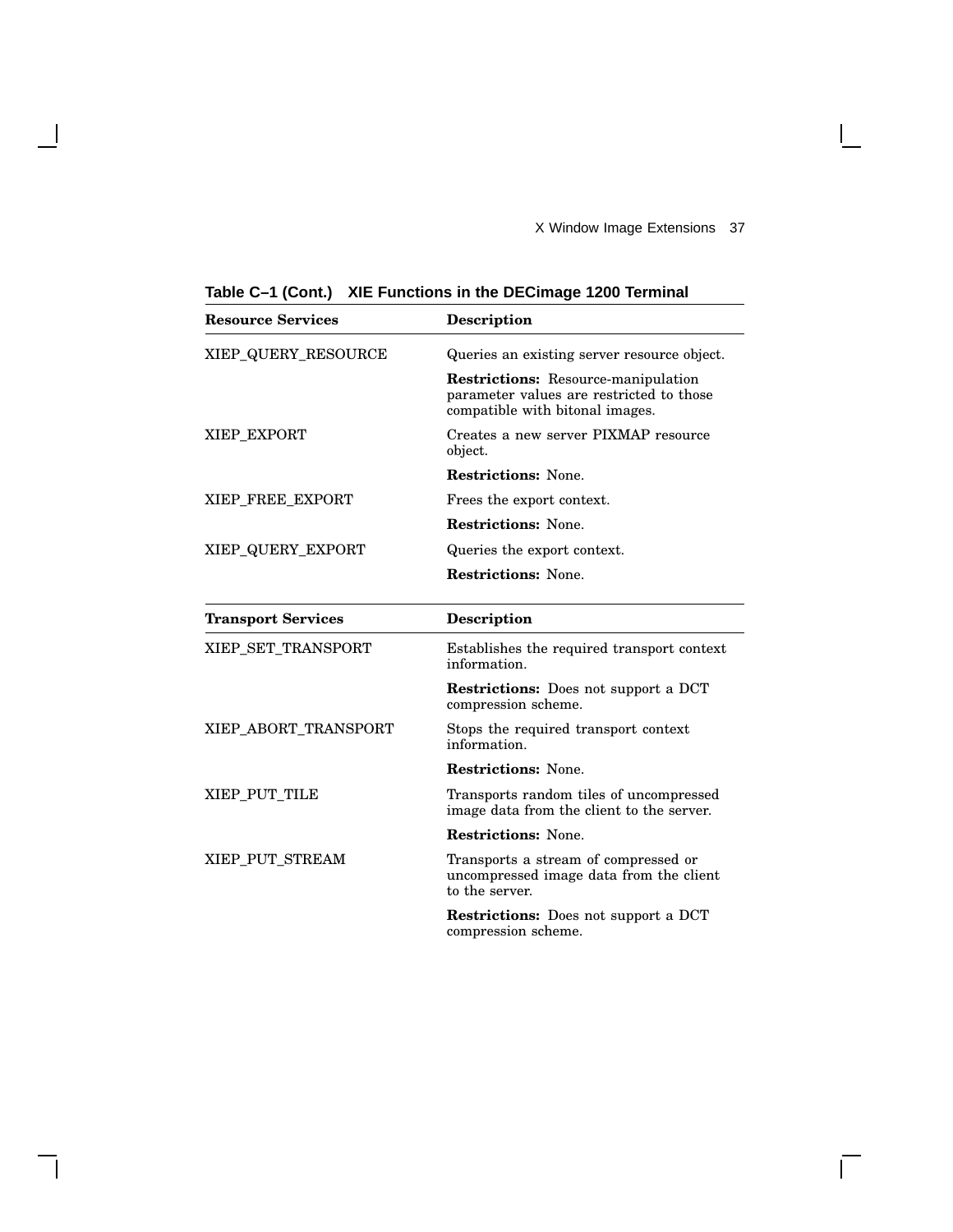$\blacksquare$ 

| Geometric                       | <b>Description</b>                                                                                                                                                                                         |
|---------------------------------|------------------------------------------------------------------------------------------------------------------------------------------------------------------------------------------------------------|
| XIEP SCALE                      | Scales the image in x and y directions.                                                                                                                                                                    |
|                                 | <b>Restrictions:</b> Limits the scale factor within<br>specifications. See the "Scaling Constraints"<br>of the XIE Server" section.                                                                        |
| XIEP_ROTATE                     | Rotates the image around the z axis.                                                                                                                                                                       |
|                                 | Restrictions: Supports 0, 90, 180, and 270-<br>degree rotation only. The width and height<br>should either be 0 or match the width and<br>height of the rotated source image. XIE<br>ignores other values. |
| XIEP_MIRROR                     | Rotates the image around the x or y axis, or<br>hoth.                                                                                                                                                      |
|                                 | <b>Restrictions: None.</b>                                                                                                                                                                                 |
| XIEP CROP                       | Extracts a subset of an image.                                                                                                                                                                             |
|                                 | <b>Restrictions: None.</b>                                                                                                                                                                                 |
| <b>Process Control Services</b> | <b>Description</b>                                                                                                                                                                                         |
| XIEP EXECUTE PHOTOFLO           | Begins the execution of a pipeline.                                                                                                                                                                        |
|                                 | Restrictions: See the "Pipelines" section.                                                                                                                                                                 |
| XIEP ABORT PHOTOFLO             | Terminates (prematurely) the execution of a<br>pipeline.                                                                                                                                                   |
|                                 | <b>Restrictions: None.</b>                                                                                                                                                                                 |
| XIEP BIND PHOTOFLO              | Binds a photomap to a photoflo.                                                                                                                                                                            |
|                                 | <b>Restrictions:</b> None.                                                                                                                                                                                 |

 $\overline{\Gamma}$ 

## **Table C–1 (Cont.) XIE Functions in the DECimage 1200 Terminal**